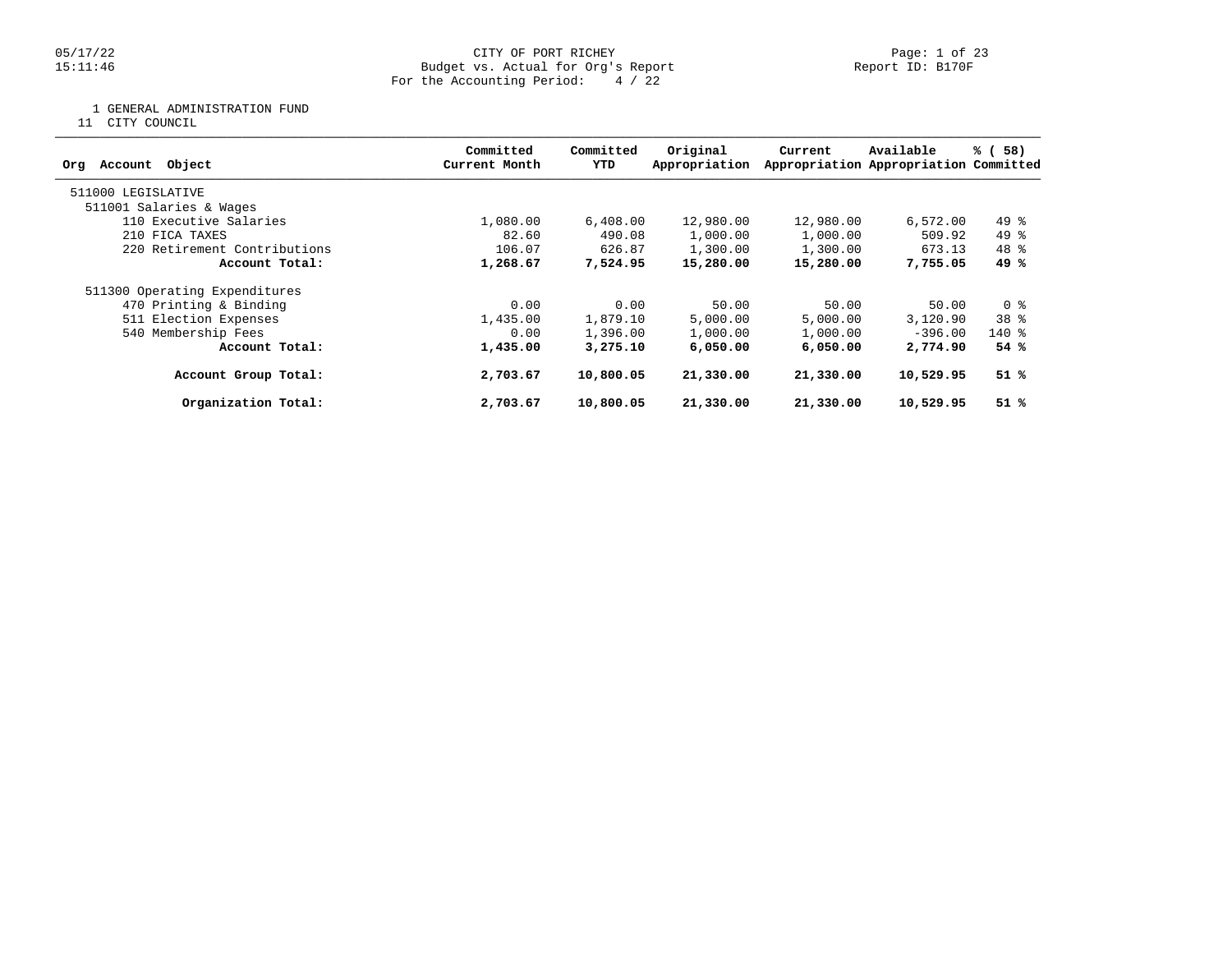### 05/17/22 CITY OF PORT RICHEY Page: 2 of 23 15:11:46 Budget vs. Actual for Org's Report Report ID: B170F For the Accounting Period: 4 / 22

1 GENERAL ADMINISTRATION FUND

12 ADMINISTRATIVE

| Object<br>Account<br>Org             | Committed<br>Current Month | Committed<br>YTD | Original<br>Appropriation | Current    | Available<br>Appropriation Appropriation Committed | % (58)    |
|--------------------------------------|----------------------------|------------------|---------------------------|------------|----------------------------------------------------|-----------|
| 512000 EXECUTIVE                     |                            |                  |                           |            |                                                    |           |
| 512001 Salaries & Wages              |                            |                  |                           |            |                                                    |           |
| 120 Regular Salaries & Wages         | 7,671.52                   | 53,604.43        | 99,080.00                 | 99,080.00  | 45,475.57                                          | 54 %      |
| 140 Overtime                         | 0.00                       | 49.94            | 100.00                    | 100.00     | 50.06                                              | $50*$     |
| 149 Vehicle Allowance - City Manager | 105.00                     | 630.00           | 1,700.00                  | 1,700.00   | 1,070.00                                           | 37%       |
| 210 FICA TAXES                       | 538.06                     | 3,788.54         | 7,775.00                  | 7,775.00   | 3,986.46                                           | 49 %      |
| 220 Retirement Contributions         | 826.85                     | 5,782.98         | 10,975.00                 | 10,975.00  | 5,192.02                                           | 53%       |
| 230 Health Insurance - Employee      | 1,166.30                   | 8,697.33         | 15,100.00                 | 15,100.00  | 6,402.67                                           | 58 %      |
| Account Total:                       | 10,307.73                  | 72,553.22        | 134,730.00                | 134,730.00 | 62,176.78                                          | 54%       |
| 512300 Operating Expenditures        |                            |                  |                           |            |                                                    |           |
| 301 Training                         | 495.00                     | 798.79           | 4,500.00                  | 4,500.00   | 3,701.21                                           | 18 %      |
| 328 Professional Services            | 1,439.00                   | 1,815.18         | 5,000.00                  | 5,000.00   | 3,184.82                                           | 36%       |
| 409 Cellular Phone                   | 122.23                     | 944.62           | 1,200.00                  | 1,200.00   | 255.38                                             | 79 %      |
| 461 Technology/Software Maintenance  | 0.00                       | 968.40           | 0.00                      | 0.00       | $-968.40$                                          | $***$ $%$ |
| 502 Miscellaneous                    | 0.00                       | 138.64           | 200.00                    | 200.00     | 61.36                                              | 69 %      |
| 540 Membership Fees                  | 0.00                       | 1,570.00         | 1,200.00                  | 1,200.00   | $-370.00$                                          | 131 %     |
| 551 Document Recording Fees          | 0.00                       | 200.88           | 500.00                    | 500.00     | 299.12                                             | $40*$     |
| Account Total:                       | 2,056.23                   | 6,436.51         | 12,600.00                 | 12,600.00  | 6,163.49                                           | 51%       |
| Account Group Total:                 | 12,363.96                  | 78,989.73        | 147,330.00                | 147,330.00 | 68,340.27                                          | 54%       |
| Organization Total:                  | 12,363.96                  | 78,989.73        | 147,330.00                | 147,330.00 | 68,340.27                                          | 54%       |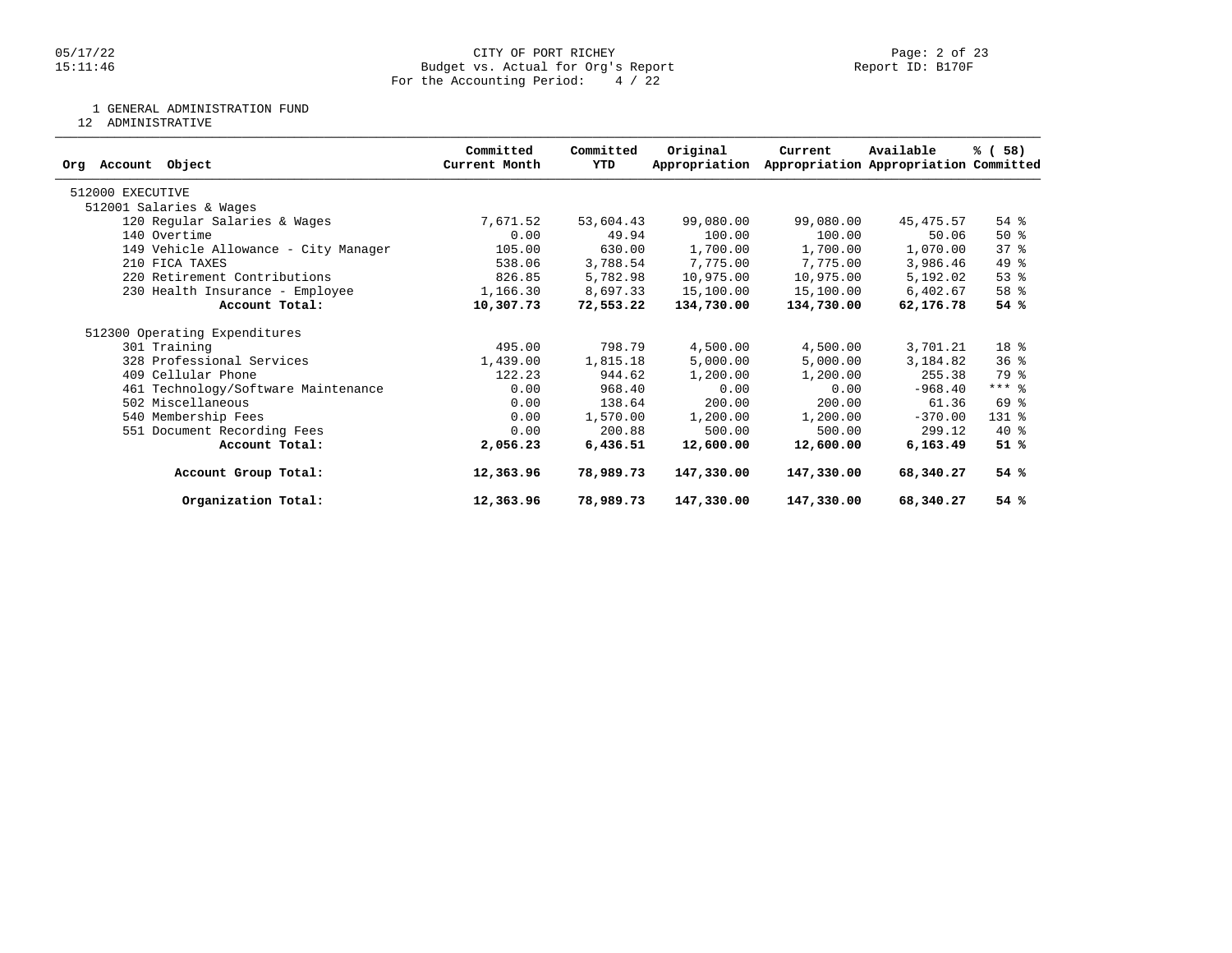### 05/17/22 CITY OF PORT RICHEY Page: 3 of 23 15:11:46 Budget vs. Actual for Org's Report Report ID: B170F For the Accounting Period: 4 / 22

1 GENERAL ADMINISTRATION FUND

13 FINANCE

| Object<br>Account<br>Ora            | Committed<br>Current Month | Committed<br>YTD | Original<br>Appropriation | Current    | Available<br>Appropriation Appropriation Committed | % (58)             |
|-------------------------------------|----------------------------|------------------|---------------------------|------------|----------------------------------------------------|--------------------|
| 513000 FINANCIAL & ADMINISTRATIVE   |                            |                  |                           |            |                                                    |                    |
| 513001 Salary & Wages               |                            |                  |                           |            |                                                    |                    |
| 120 Regular Salaries & Wages        | 5,156.54                   | 37,160.96        | 67,700.00                 | 67,700.00  | 30,539.04                                          | 55 <sup>8</sup>    |
| 140 Overtime                        | 7.01                       | 7.01             | 100.00                    | 100.00     | 92.99                                              | 7 %                |
| 210 FICA TAXES                      | 391.79                     | 2,833.58         | 5,200.00                  | 5,200.00   | 2,366.42                                           | 54 %               |
| 220 Retirement Contributions        | 554.21                     | 3,992.20         | 7,400.00                  | 7,400.00   | 3,407.80                                           | 54 %               |
| 230 Health Insurance - Employee     | 948.23                     | 6,168.66         | 11,840.00                 | 11,840.00  | 5,671.34                                           | $52$ $%$           |
| Account Total:                      | 7,057.78                   | 50,162.41        | 92,240.00                 | 92,240.00  | 42,077.59                                          | 54%                |
| 513300 Operating Expenditures       |                            |                  |                           |            |                                                    |                    |
| 301 Training                        | 0.00                       | 355.62           | 3,000.00                  | 3,000.00   | 2,644.38                                           | $12*$              |
| 328 Professional Services           | 0.00                       | 42.00            | 5,000.00                  | 5,000.00   | 4,958.00                                           | 1 <sup>8</sup>     |
| 409 Cellular Phone                  | 27.29                      | 139.37           | 600.00                    | 600.00     | 460.63                                             | $23$ $\frac{6}{3}$ |
| 461 Technology/Software Maintenance | 0.00                       | 9,985.29         | 10,200.00                 | 10,200.00  | 214.71                                             | 98 %               |
| 502 Miscellaneous                   | 0.00                       | 275.20           | 250.00                    | 250.00     | $-25.20$                                           | $110*$             |
| 512 Small Equipment                 | 0.00                       | 0.00             | 250.00                    | 250.00     | 250.00                                             | 0 <sup>8</sup>     |
| 540 Membership Fees                 | 50.00                      | 50.00            | 300.00                    | 300.00     | 250.00                                             | $17*$              |
| Account Total:                      | 77.29                      | 10,847.48        | 19,600.00                 | 19,600.00  | 8,752.52                                           | 55 %               |
| Account Group Total:                | 7,135.07                   | 61,009.89        | 111,840.00                | 111,840.00 | 50,830.11                                          | 55 %               |
| Organization Total:                 | 7,135.07                   | 61,009.89        | 111,840.00                | 111,840.00 | 50,830.11                                          | 55 %               |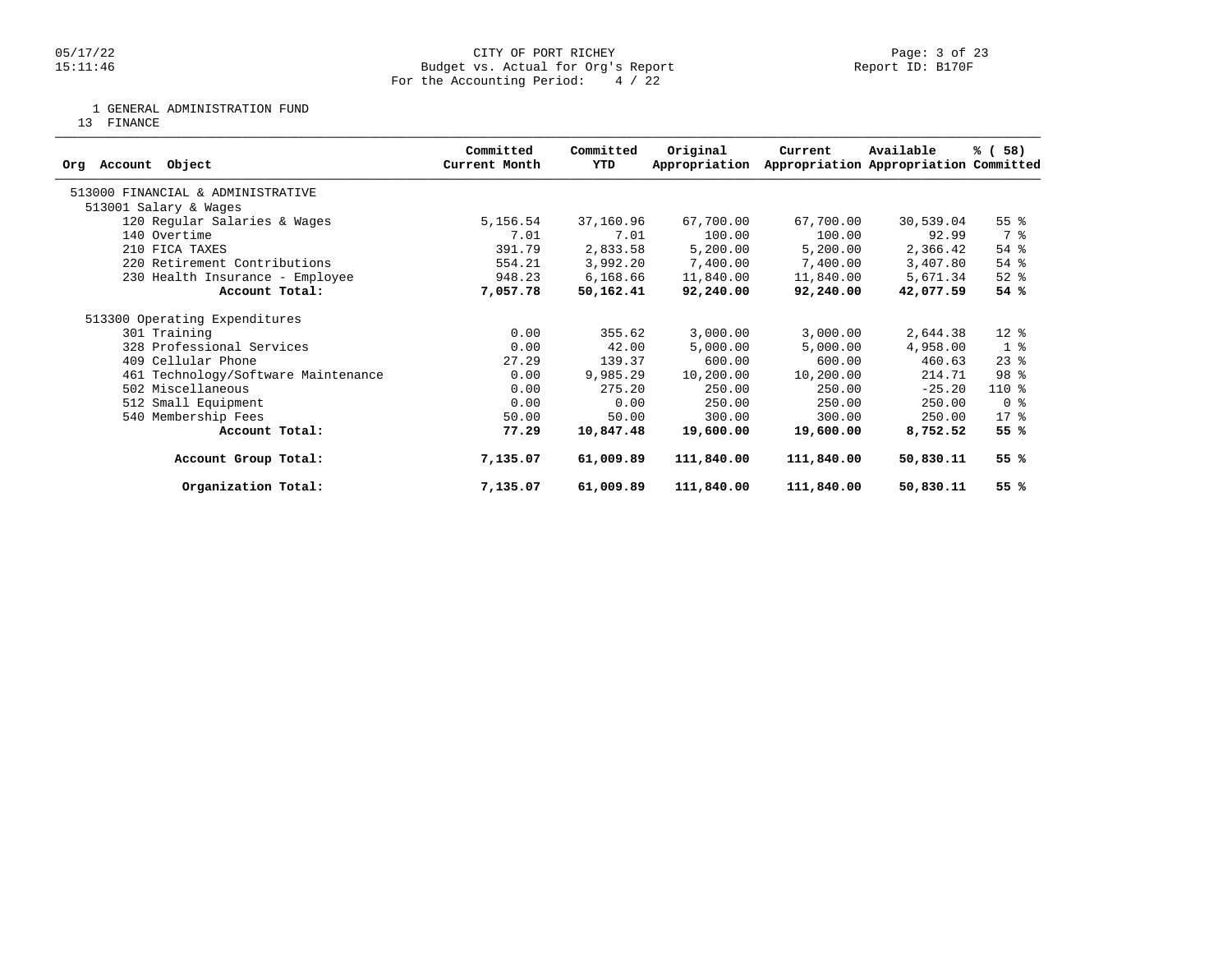05/17/22 CITY OF PORT RICHEY Page: 4 of 23 15:11:46 Budget vs. Actual for Org's Report Report ID: B170F For the Accounting Period: 4 / 22

1 GENERAL ADMINISTRATION FUND

14 LEGAL

| Obiect<br>Account<br>Orq                      | Committed<br>Current Month | Committed<br>YTD | Original<br>Appropriation | Current   | Available<br>Appropriation Appropriation Committed | % (58) |
|-----------------------------------------------|----------------------------|------------------|---------------------------|-----------|----------------------------------------------------|--------|
| 514000 LEGAL<br>514300 Operating Expenditures |                            |                  |                           |           |                                                    |        |
| 319 City Attorney                             | 1,690.71                   | 13,955.91        | 23,000.00                 | 23,000.00 | 9,044.09                                           | 61 %   |
| Account Total:                                | 1,690.71                   | 13,955.91        | 23,000.00                 | 23,000,00 | 9,044.09                                           | 61 %   |
| Account Group Total:                          | 1,690.71                   | 13,955.91        | 23,000.00                 | 23,000.00 | 9,044.09                                           | 61 %   |
| Organization Total:                           | 1,690.71                   | 13,955.91        | 23,000.00                 | 23,000,00 | 9,044.09                                           | 61 %   |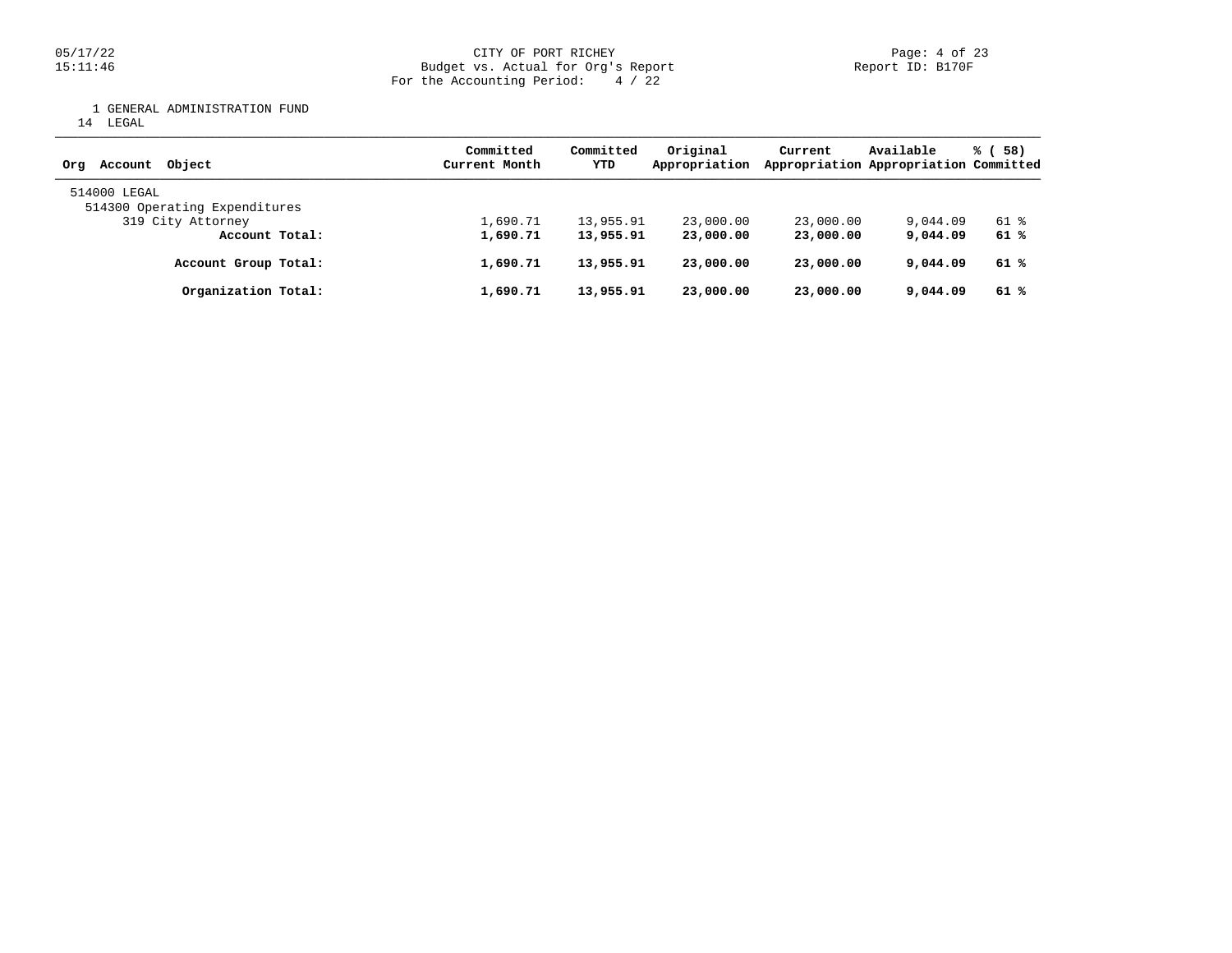### 05/17/22 CITY OF PORT RICHEY Page: 5 of 23 15:11:46 Budget vs. Actual for Org's Report Report ID: B170F For the Accounting Period: 4 / 22

1 GENERAL ADMINISTRATION FUND

16 INFORMATION TECHNOLOGY

| Object<br>Account<br>Org            | Committed<br>Current Month | Committed<br>YTD | Original<br>Appropriation | Current    | Available<br>Appropriation Appropriation Committed | 58)<br>% (         |
|-------------------------------------|----------------------------|------------------|---------------------------|------------|----------------------------------------------------|--------------------|
| 516000                              |                            |                  |                           |            |                                                    |                    |
| 516001 Salary & Wages               |                            |                  |                           |            |                                                    |                    |
| 130 Part-time Salaries & Wages      | 1,370.88                   | 9,345.24         | 19,095.00                 | 19,095.00  | 9,749.76                                           | $49*$              |
| 210 FICA TAXES                      | 104.86                     | 714.82           | 1,465.00                  | 1,465.00   | 750.18                                             | $49*$              |
| Account Total:                      | 1,475.74                   | 10,060.06        | 20,560.00                 | 20,560.00  | 10,499.94                                          | 49 %               |
| 516300 Operating Expenditures       |                            |                  |                           |            |                                                    |                    |
| 328 Professional Services           | 6,716.20                   | 43,228.68        | 80,000.00                 | 80,000.00  | 36,771.32                                          | $54$ $\frac{6}{3}$ |
| 409 Cellular Phone                  | 27.29                      | 55.19            | 600.00                    | 600.00     | 544.81                                             | 9 <sub>8</sub>     |
| 461 Technology/Software Maintenance | 0.00                       | 3,401.18         | 1,000.00                  | 1,000.00   | $-2,401.18$                                        | 340 %              |
| 502 Miscellaneous                   | 0.00                       | 0.00             | 200.00                    | 200.00     | 200.00                                             | 0 %                |
| 512 Small Equipment                 | 260.50                     | 2,699.92         | 5,000.00                  | 5,000.00   | 2,300.08                                           | $54$ $%$           |
| Account Total:                      | 7,003.99                   | 49,384.97        | 86,800.00                 | 86,800.00  | 37,415.03                                          | 57%                |
| Account Group Total:                | 8,479.73                   | 59,445.03        | 107,360.00                | 107,360.00 | 47,914.97                                          | 55%                |
| Organization Total:                 | 8,479.73                   | 59,445.03        | 107,360.00                | 107,360.00 | 47,914.97                                          | 55 %               |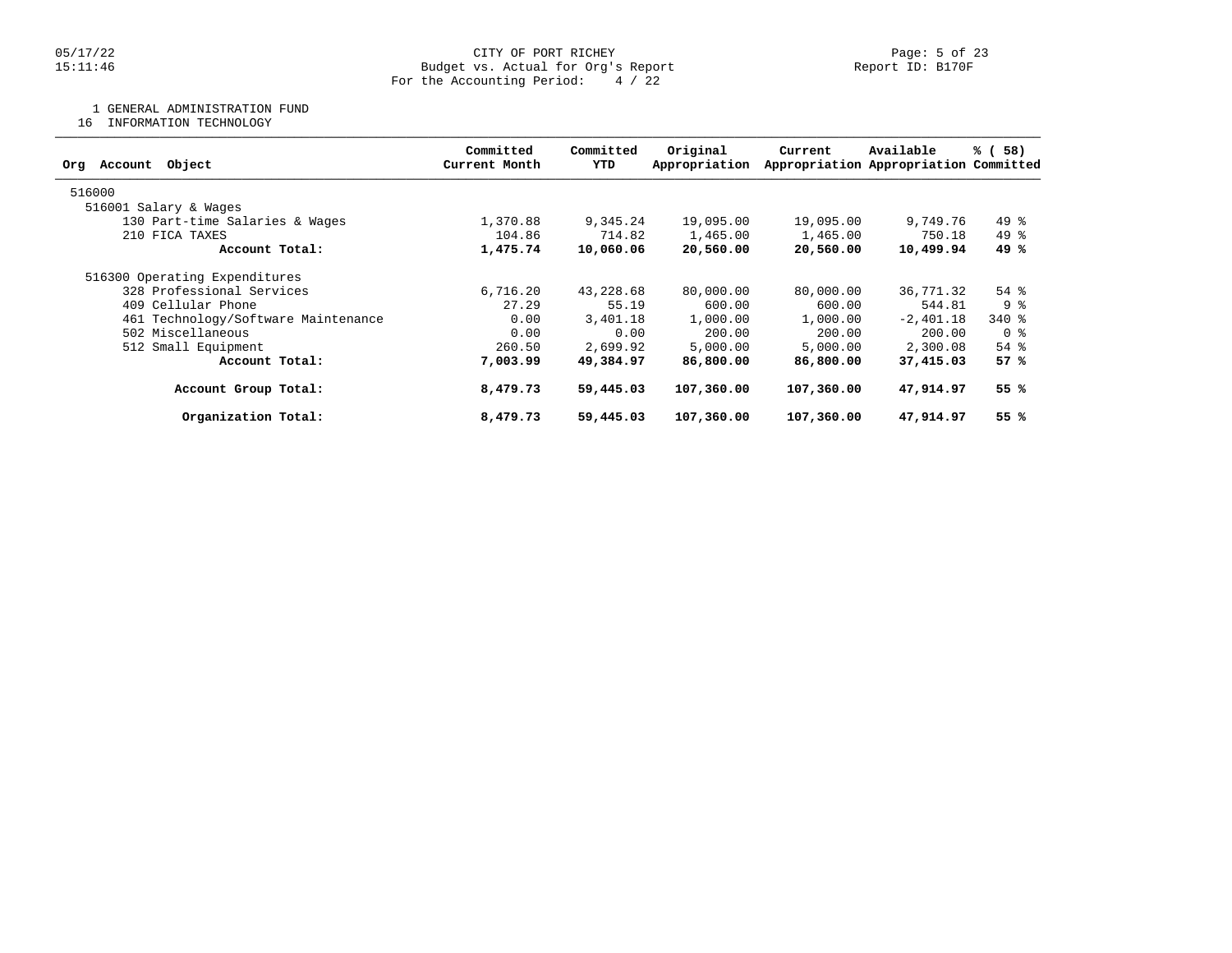1 GENERAL ADMINISTRATION FUND

19 GENERAL GOVERNMENT

| Org Account Object                         | Committed<br>Current Month | Committed<br>YTD | Original                | Current<br>Appropriation Appropriation Appropriation Committed | Available     | % ( 58)         |
|--------------------------------------------|----------------------------|------------------|-------------------------|----------------------------------------------------------------|---------------|-----------------|
| 519000 NON-DEPARTMENTAL                    |                            |                  |                         |                                                                |               |                 |
| 519300 Operating Expenditures              |                            |                  |                         |                                                                |               |                 |
| 240 Workmen's Compensation                 | 0.00                       | 73,326.00        | 155,200.00              | 155,200.00                                                     | 81,874.00     | 47.8            |
| 313 Codification of City Code - Printing & | 0.00                       | 4,495.00         | 5,000.00                | 5,000.00                                                       | 505.00        | 90%             |
| 320 Audits                                 | 0.00                       | 5,550.00         | 28,000.00               | 28,000.00                                                      | 22,450.00     | $20*$           |
| 328 Professional Services                  | 0.00                       | 1,407.06         | 3,500.00                | 3,500.00                                                       | 2,092.94      | 40 %            |
| 331 Red Light Camera Service Fees          | 21,606.40                  | 151, 214.91      | 245,000.00              | 245,000.00                                                     | 93,785.09     | 62 %            |
| 334 State Fees Red Light Camera            | 61,834.26                  | 489,880.73       | 612,300.00              | 618,800.00                                                     | 128,919.27    | 79 %            |
| 343 Office Cleaning                        | 1,040.00                   | 8,370.78         | 19,000.00               | 14,000.00                                                      | 5,629.22      | $60*$           |
| 409 Cellular Phone                         | 0.00                       | 42.18            | 0.00                    | 0.00                                                           | $-42.18$      | $***$ 8         |
| 410 Telephone                              | 1,393.37                   | 9,866.25         | 18,000.00               | 18,000.00                                                      | 8,133.75      | 55 <sup>8</sup> |
| 417 Internet Service                       | 1,165.98                   | 8,462.82         | 13,000.00               | 13,000.00                                                      | 4,537.18      | 65 %            |
| 420 Postage                                | 909.86                     | 5,569.10         | 11,000.00               | 10,000.00                                                      | 4,430.90      | 56%             |
| 430 Electricity                            | 2,525.33                   | 11,872.37        | 27,000.00               | 27,000.00                                                      | 15,127.63     | 44 %            |
| 432 Water Utility Expense                  | 1,008.38                   | 10,578.47        | 15,500.00               | 15,500.00                                                      | 4,921.53      | 68 %            |
| 434 Sewer Utility Expense                  | 246.28                     | 1,579.54         | 3,000.00                | 3,000.00                                                       | 1,420.46      | 53%             |
| 436 Stormwater Utility Expense             | 114.00                     | 855.86           | 1,400.00                | 1,400.00                                                       | 544.14        | 61 %            |
| 450 Liability Insurance                    | 0.00                       | 131, 261.16      | 253,500.00              | 253,500.00                                                     | 122, 238.84   | $52$ $%$        |
| 459 Flood Insurance                        | 0.00                       | 0.00             | 9,800.00                | 9,800.00                                                       | 9,800.00      | 0 <sup>8</sup>  |
| 460 Building Maintenance                   | 462.54                     | 8,373.34         | 9,000.00                | 9,000.00                                                       | 626.66        | 93%             |
| 461 Technology/Software Maintenance        | 86.09                      | 12,549.13        | 9,000.00                | 9,000.00                                                       | $-3,549.13$   | 139 %           |
| 467 Equipment Maintenance                  | 379.44                     | 3,650.53         | 9,000.00                | 9,000.00                                                       | 5,349.47      | 41 %            |
| 470 Printing & Binding                     | 0.00                       | 0.00             | 1,200.00                | 700.00                                                         | 700.00        | 0 <sup>8</sup>  |
| 477 Generator                              | 0.00                       | 4,184.91         | 6,000.00                | 6,000.00                                                       | 1,815.09      | 70 %            |
| 479 City Events                            | 0.00                       | 0.00             | 12,000.00               | 12,000.00                                                      | 12,000.00     | 0 <sup>8</sup>  |
| 484 Advertising                            | 0.00                       | 203.76           | 2,500.00                | 2,500.00                                                       | 2,296.24      | 8 <sup>8</sup>  |
| 502 Miscellaneous                          | 536.94                     | 5,606.92         | 8,243.00                | 8,243.00                                                       | 2,636.08      | 68 %            |
| 510 Office Supplies                        | 518.66                     | 8,495.90         | 10,000.00               | 10,000.00                                                      | 1,504.10      | 85 %            |
| 512 Small Equipment                        | 0.00                       | 20,761.50        | 500.00                  | 6,017.60                                                       | $-14, 743.90$ | 345 %           |
| 556 Bank Charges                           | 1,723.01                   | 10,942.43        | 15,000.00               | 15,000.00                                                      | 4,057.57      | 73 %            |
| Account Total:                             | 95,550.54                  |                  | 989,100.65 1,502,643.00 | 1,508,160.60                                                   | 519,059.95    | 66 %            |
| 519600 Capital Outlay                      |                            |                  |                         |                                                                |               |                 |
| 643 Small Equipment                        | 0.00                       | 2,999.00         | 0.00                    | 3,000.00                                                       | 1.00          | $100*$          |
| Account Total:                             | 0.00                       | 2,999.00         | 0.00                    | 3,000.00                                                       | 1.00          | 100%            |
| Account Group Total:                       | 95,550.54                  |                  | 992,099.65 1,502,643.00 | 1,511,160.60                                                   | 519,060.95    | 66%             |
| Organization Total:                        | 95,550.54                  |                  | 992,099.65 1,502,643.00 | 1,511,160.60                                                   | 519,060.95    | 66 %            |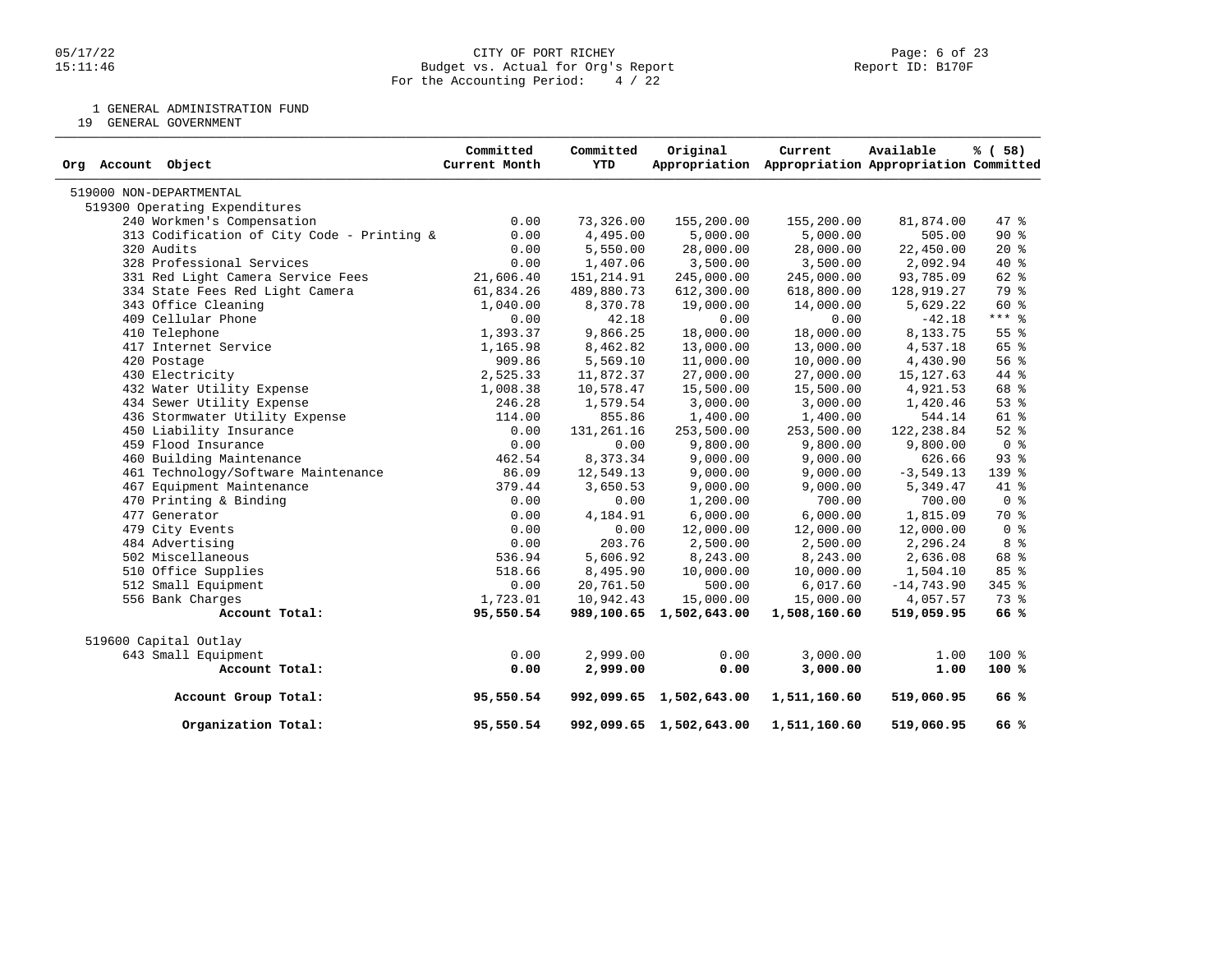### 05/17/22 CITY OF PORT RICHEY Page: 7 of 23 15:11:46 Budget vs. Actual for Org's Report Report ID: B170F For the Accounting Period: 4 / 22

1 GENERAL ADMINISTRATION FUND

20 DISPATCH DEPARTMENT

| Object<br>Account<br>Org                  | Committed<br>Current Month | Committed<br>YTD | Original<br>Appropriation | Current    | Available<br>Appropriation Appropriation Committed | % (58)          |
|-------------------------------------------|----------------------------|------------------|---------------------------|------------|----------------------------------------------------|-----------------|
|                                           |                            |                  |                           |            |                                                    |                 |
| 520000 PUBLIC SAFETY                      |                            |                  |                           |            |                                                    |                 |
| 520001 Salaries & Wages                   |                            |                  |                           |            |                                                    |                 |
| 120 Regular Salaries & Wages              | 6,753.58                   | 46,067.52        | 91,200.00                 | 91,220.40  | 45,152.88                                          | $51$ %          |
| 130 Part-time Salaries & Wages            | 1,274.86                   | 5,834.89         | 21,000.00                 | 21,000.00  | 15,165.11                                          | $28$ %          |
| 140 Overtime                              | 815.72                     | 8,582.58         | 4,339.00                  | 9,339.00   | 756.42                                             | $92$ $%$        |
| 160 Holiday Pay                           | 260.06                     | 2,486.20         | 5,600.00                  | 5,600.00   | 3,113.80                                           | 44 %            |
| 210 FICA TAXES                            | 692.76                     | 4,801.99         | 8,500.00                  | 8,884.00   | 4,082.01                                           | $54$ $%$        |
| 220 Retirement Contributions              | 918.47                     | 5,096.32         | 11,000.00                 | 11,543.20  | 6,446.88                                           | 44 %            |
| 230 Health Insurance - Employee           | 2,561.99                   | 11,242.18        | 28,900.00                 | 28,900.00  | 17,657.82                                          | 39 <sup>8</sup> |
| Account Total:                            | 13,277.44                  | 84,111.68        | 170,539.00                | 176,486.60 | 92,374.92                                          | 48 %            |
| 520300 Operating Expenditures             |                            |                  |                           |            |                                                    |                 |
| 301 Training                              | 264.00                     | 264.00           | 1,500.00                  | 1,500.00   | 1,236.00                                           | 18 %            |
| 315 Physical Exams                        | 0.00                       | 250.00           | 350.00                    | 350.00     | 100.00                                             | 71 %            |
| 412 Radio Maintenance                     | 0.00                       | 870.52           | 1,000.00                  | 1,090.00   | 219.48                                             | $80*$           |
| 460 Building Maintenance                  | 0.00                       | 385.00           | 500.00                    | 590.00     | 205.00                                             | $65$ $%$        |
| 502 Miscellaneous                         | 0.00                       | 492.23           | 500.00                    | 700.00     | 207.77                                             | 70 %            |
| 512 Small Equipment                       | 0.00                       | 403.23           | 500.00                    | 610.00     | 206.77                                             | 66 %            |
| 525 Uniform Allowance                     | 129.00                     | 129.00           | 1,000.00                  | 510.00     | 381.00                                             | $25$ $%$        |
| 526 Uniform Maintenance Allowance Per PBA | 0.00                       | 1,600.00         | 2,000.00                  | 2,000.00   | 400.00                                             | $80*$           |
| Account Total:                            | 393.00                     | 4,393.98         | 7,350.00                  | 7,350.00   | 2,956.02                                           | 60 %            |
| Account Group Total:                      | 13,670.44                  | 88,505.66        | 177,889.00                | 183,836.60 | 95,330.94                                          | 48%             |
| Organization Total:                       | 13,670.44                  | 88,505.66        | 177,889.00                | 183,836.60 | 95,330.94                                          | 48 %            |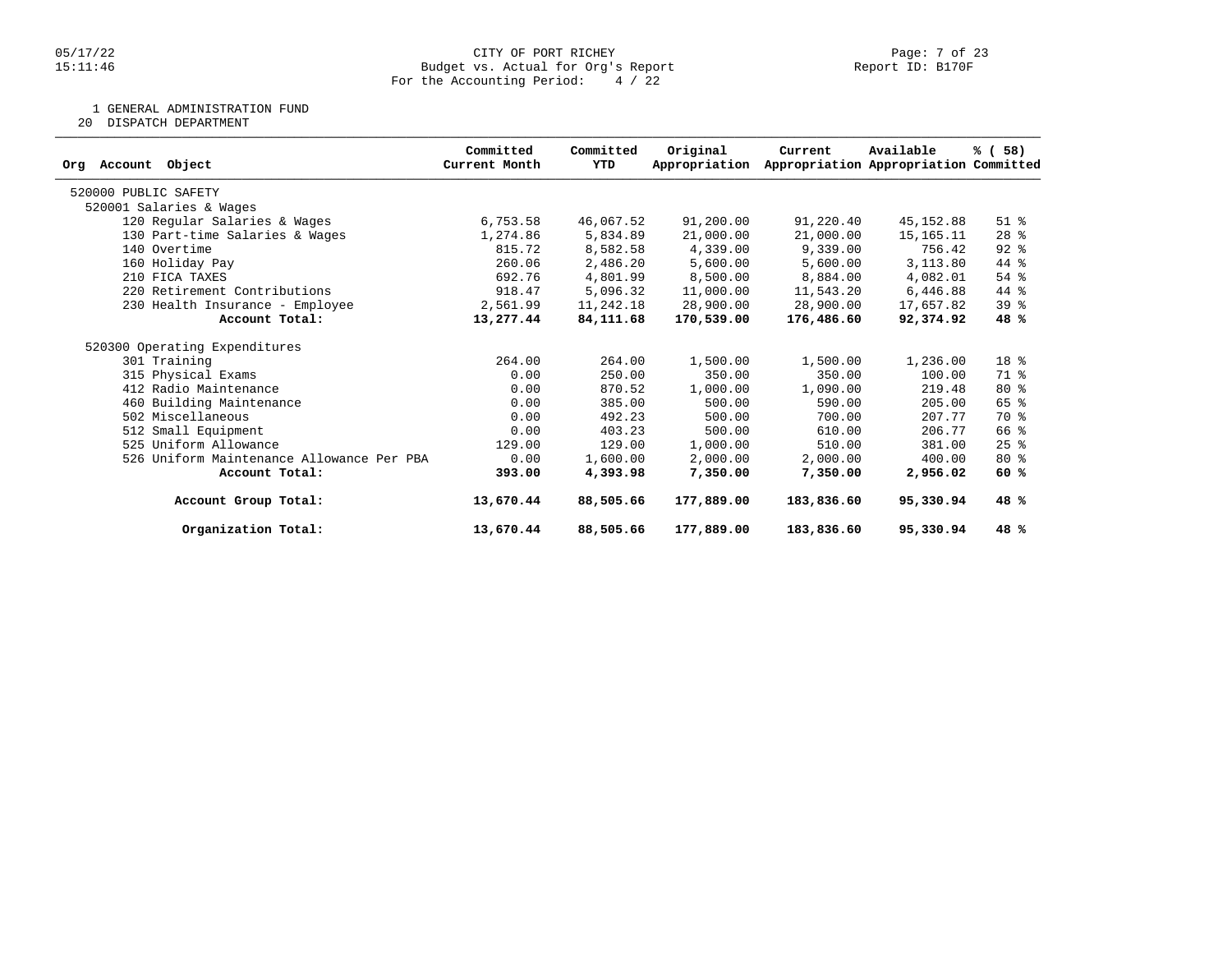#### 05/17/22 CITY OF PORT RICHEY Page: 8 of 23 15:11:46 Budget vs. Actual for Org's Report Report ID: B170F For the Accounting Period: 4 / 22

1 GENERAL ADMINISTRATION FUND

21 POLICE DEPARTMENT

| Org Account Object                        | Committed<br>Current Month | Committed<br><b>YTD</b> | Original                | Current<br>Appropriation Appropriation Appropriation Committed | Available  | % (58)          |
|-------------------------------------------|----------------------------|-------------------------|-------------------------|----------------------------------------------------------------|------------|-----------------|
| 521000 LAW ENFORCEMENT                    |                            |                         |                         |                                                                |            |                 |
| 521001 Salaries & Wages                   |                            |                         |                         |                                                                |            |                 |
| 120 Regular Salaries & Wages              | 99,276.64                  | 558,007.89              | 964,500.00              | 959,479.60                                                     | 401,471.71 | 58 <sup>8</sup> |
| 140 Overtime                              | 1,423.21                   | 7,889.77                | 10,000.00               | 20,000.00                                                      | 12,110.23  | 39 %            |
| 156 Police Subsidy                        | 862.10                     | 5,119.64                | 8,400.00                | 8,400.00                                                       | 3,280.36   | $61$ %          |
| 160 Holiday Pay                           | 1,087.40                   | 20,367.82               | 63,000.00               | 53,000.00                                                      | 32,632.18  | 38 %            |
| 210 FICA TAXES                            | 7,743.04                   | 45,755.22               | 80,100.00               | 79,716.00                                                      | 33,960.78  | 57%             |
| 220 Retirement Contributions              | 24,920.12                  | 145,375.01              | 232,500.00              | 231,956.80                                                     | 86,581.79  | 63%             |
| 230 Health Insurance - Employee           | 17,933.50                  | 123, 268.71             | 217,600.00              | 217,600.00                                                     | 94,331.29  | 57%             |
| 820 Johnny Cash Donation Per PBA          | 113.24                     | 755.10                  | 2,000.00                | 2,000.00                                                       | 1,244.90   | 38 %            |
| Account Total:                            | 153,359.25                 |                         | 906,539.16 1,578,100.00 | 1,572,152.40                                                   | 665,613.24 | 58 %            |
| 521300 Operating Expenditures             |                            |                         |                         |                                                                |            |                 |
| 301 Training                              | 381.00                     | 6,566.70                | 10,000.00               | 10,000.00                                                      | 3,433.30   | 66 %            |
| 315 Physical Exams                        | 0.00                       | 0.00                    | 1,000.00                | 1,000.00                                                       | 1,000.00   | 0 <sup>8</sup>  |
| 328 Professional Services                 | 42.00                      | 442.00                  | 1,200.00                | 1,200.00                                                       | 758.00     | 37 <sub>8</sub> |
| 353 Impound Lot Maintenance               | 0.00                       | 865.25                  | 1,000.00                | 1,000.00                                                       | 134.75     | 87 %            |
| 409 Cellular Phone                        | 498.92                     | 4,514.49                | 12,900.00               | 8,900.00                                                       | 4,385.51   | $51$ %          |
| 460 Building Maintenance                  | 0.00                       | 2,463.61                | 3,500.00                | 3,500.00                                                       | 1,036.39   | 70 %            |
| 461 Technology/Software Maintenance       | 0.00                       | 11,663.32               | 15,000.00               | 15,000.00                                                      | 3,336.68   | 78 %            |
| 465 Vehicle Expense                       | 4,316.67                   | 7,437.69                | 21,250.00               | 19,250.00                                                      | 11,812.31  | 39%             |
| 470 Printing & Binding                    | 28.96                      | 270.57                  | 400.00                  | 400.00                                                         | 129.43     | 68 %            |
| 471 Police Boat Maintenance               | 5.10                       | 1,660.70                | 0.00                    | 2,000.00                                                       | 339.30     | 83 %            |
| 502 Miscellaneous                         | 7,600.82                   | $-350.88$               | 2,000.00                | 2,000.00                                                       | 2,350.88   | $-18$ %         |
| 504 Evidence Supplies                     | 188.65                     | 791.25                  | 2,500.00                | 2,500.00                                                       | 1,708.75   | 32%             |
| 512 Small Equipment                       | 590.20                     | 1,939.78                | 7,000.00                | 7,000.00                                                       | 5,060.22   | $28$ %          |
| 514 Safety Equipment                      | 0.00                       | 221.00                  | 1,500.00                | 1,500.00                                                       | 1,279.00   | 15 <sup>8</sup> |
| 518 Supplies for Boat                     | 0.00                       | 0.00                    | 1,000.00                | 1,000.00                                                       | 1,000.00   | 0 <sup>8</sup>  |
| 520 Fuel Expense                          | 6, 351.11                  | 29,392.69               | 40,000.00               | 44,000.00                                                      | 14,607.31  | 67%             |
| 525 Uniform Allowance                     | 0.00                       | 2,838.50                | 7,000.00                | 7,000.00                                                       | 4,161.50   | 41 %            |
| 526 Uniform Maintenance Allowance Per PBA | 0.00                       | 7,000.00                | 7,500.00                | 7,500.00                                                       | 500.00     | $93$ $%$        |
| 537 Weapons Equip/Supplies                | 279.99                     | 528.93                  | 2,000.00                | 2,000.00                                                       | 1,471.07   | $26$ %          |
| 540 Membership Fees                       | 0.00                       | 795.00                  | 800.00                  | 800.00                                                         | 5.00       | 99 %            |
| Account Total:                            | 20,283.42                  | 79,040.60               | 137,550.00              | 137,550.00                                                     | 58,509.40  | 57%             |
| Account Group Total:                      | 173,642.67                 |                         | 985,579.76 1,715,650.00 | 1,709,702.40                                                   | 724,122.64 | 58 %            |
| Organization Total:                       | 173,642.67                 |                         | 985,579.76 1,715,650.00 | 1,709,702.40                                                   | 724,122.64 | 58 %            |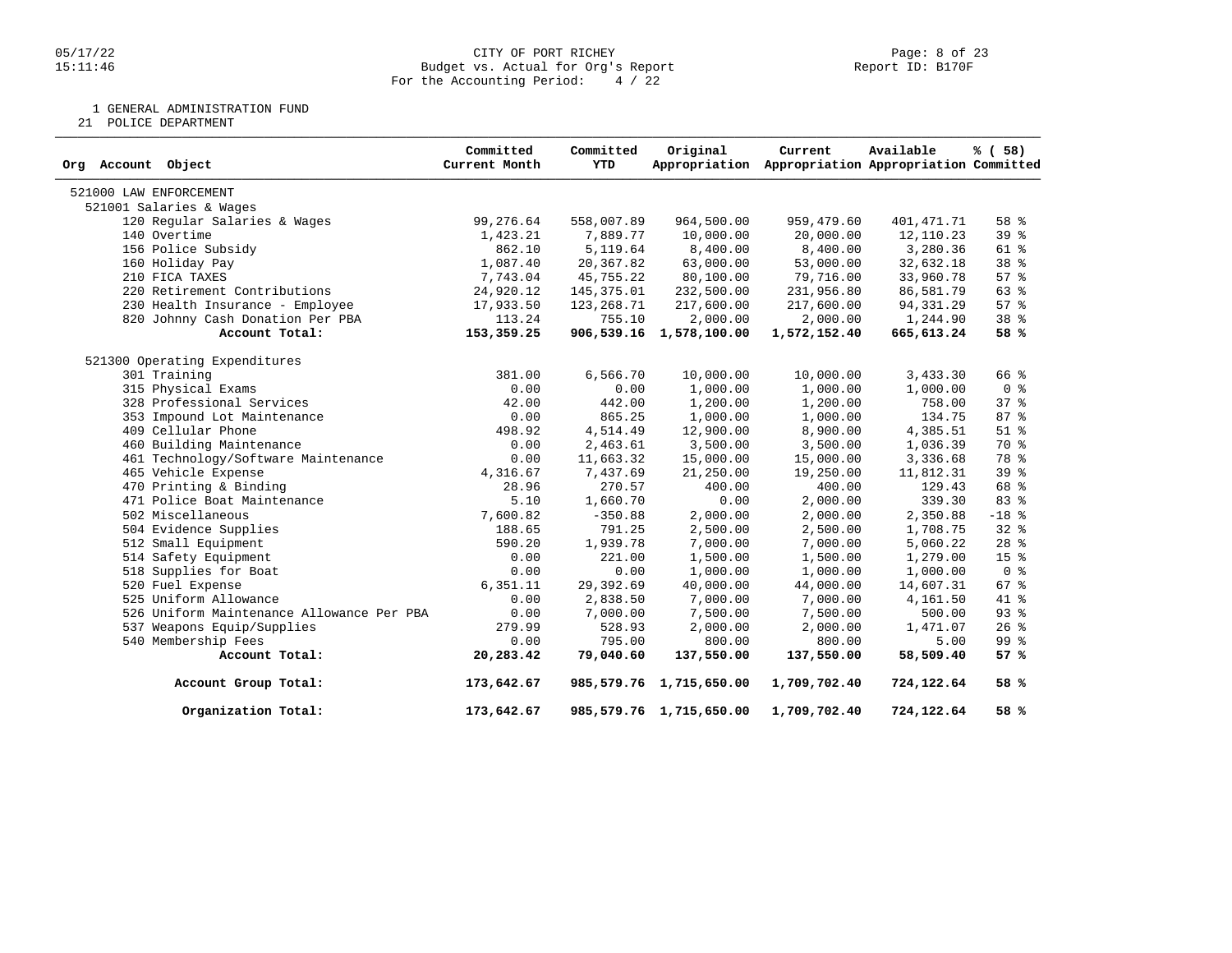#### 05/17/22 CITY OF PORT RICHEY Page: 9 of 23 15:11:46 Budget vs. Actual for Org's Report Report ID: B170F For the Accounting Period: 4 / 22

1 GENERAL ADMINISTRATION FUND

22 FIRE DEPARTMENT

| Org Account Object                  | Committed<br>Current Month | Committed<br><b>YTD</b> | Original   | Current<br>Appropriation Appropriation Appropriation Committed | Available    | % (58)         |
|-------------------------------------|----------------------------|-------------------------|------------|----------------------------------------------------------------|--------------|----------------|
| 522000 FIRE CONTROL                 |                            |                         |            |                                                                |              |                |
| 522001 Salaries & Wages             |                            |                         |            |                                                                |              |                |
| 120 Regular Salaries & Wages        | 31,614.47                  | 213, 148.89             | 323,600.00 | 323,600.00                                                     | 110, 451. 11 | 66 %           |
| 130 Part-time Salaries & Wages      | 0.00                       | 9,202.12                | 20,000.00  | 20,000.00                                                      | 10,797.88    | 46 %           |
| 140 Overtime                        | 1,297.24                   | 9,042.31                | 11,000.00  | 11,000.00                                                      | 1,957.69     | 82 %           |
| 150 Incentive Pay                   | 492.13                     | 4,638.49                | 13,000.00  | 13,000.00                                                      | 8,361.51     | 36%            |
| 151 Compensated Volunteers          | 0.00                       | 1,875.00                | 6,000.00   | 6,000.00                                                       | 4,125.00     | $31$ %         |
| 154 Fire Subsidy                    | 200.00                     | 700.00                  | 3,000.00   | 3,000.00                                                       | 2,300.00     | $23$ %         |
| 160 Holiday Pay                     | 0.00                       | 4,879.74                | 13,500.00  | 13,500.00                                                      | 8,620.26     | 36%            |
| 210 FICA TAXES                      | 2,518.30                   | 18,206.37               | 29,385.00  | 29,385.00                                                      | 11,178.63    | 62 %           |
| 220 Retirement Contributions        | 8,116.33                   | 55,978.91               | 92,640.00  | 92,640.00                                                      | 36,661.09    | 60 %           |
| 230 Health Insurance - Employee     | 7,987.86                   | 48, 243.97              | 84,860.00  | 84,860.00                                                      | 36,616.03    | 57%            |
| Account Total:                      | 52,226.33                  | 365,915.80              | 596,985.00 | 596,985.00                                                     | 231,069.20   | 61 %           |
| 522300 Operating Expenditures       |                            |                         |            |                                                                |              |                |
| 301 Training                        | 0.00                       | 525.00                  | 6,030.00   | 6,030.00                                                       | 5,505.00     | 9%             |
| 302 Training Library                | 0.00                       | 234.28                  | 300.00     | 300.00                                                         | 65.72        | 78 %           |
| 303 Tuition Reimbursement           | 0.00                       | 0.00                    | 3,000.00   | 3,000.00                                                       | 3,000.00     | 0 <sup>8</sup> |
| 305 Medical Director                | 0.00                       | 1,200.00                | 1,200.00   | 1,200.00                                                       | 0.00         | $100*$         |
| 314 Drug Screening                  | 0.00                       | 42.00                   | 100.00     | 100.00                                                         | 58.00        | 42 %           |
| 315 Physical Exams                  | 0.00                       | 252.00                  | 6,400.00   | 6,400.00                                                       | 6,148.00     | 4%             |
| 409 Cellular Phone                  | 899.52                     | 1,898.41                | 4,200.00   | 4,200.00                                                       | 2,301.59     | 45 %           |
| 412 Radio Maintenance               | 0.00                       | 241.00                  | 900.00     | 900.00                                                         | 659.00       | $27$ $%$       |
| 417 Internet Service                | 0.00                       | 1,393.40                | 2,100.00   | 2,100.00                                                       | 706.60       | 66 %           |
| 428 Medical Equipment               | 1,004.95                   | 2,472.90                | 4,000.00   | 4,000.00                                                       | 1,527.10     | 62 %           |
| 430 Electricity                     | 644.42                     | 2,888.64                | 6,500.00   | 6,500.00                                                       | 3,611.36     | 44 %           |
| 432 Water Utility Expense           | 154.97                     | 994.15                  | 1,500.00   | 1,500.00                                                       | 505.85       | 66 %           |
| 434 Sewer Utility Expense           | 80.05                      | 447.78                  |            | 700.00                                                         | 252.22       | 64 %           |
|                                     |                            | 181.38                  | 700.00     |                                                                |              | 60 %           |
| 436 Stormwater Utility Expense      | 24.00                      |                         | 300.00     | 300.00                                                         | 118.62       |                |
| 460 Building Maintenance            | 113.54                     | 2,175.69                | 6,000.00   | 6,000.00                                                       | 3,824.31     | 36%            |
| 461 Technology/Software Maintenance | 472.10                     | 6,969.70                | 9,000.00   | 9,000.00                                                       | 2,030.30     | 77.8           |
| 465 Vehicle Expense                 | 1,338.66                   | 5,021.49                | 25,000.00  | 25,000.00                                                      | 19,978.51    | $20*$          |
| 467 Equipment Maintenance           | 183.77                     | 2,466.80                | 7,000.00   | 7,000.00                                                       | 4,533.20     | 35%            |
| 470 Printing & Binding              | 0.00                       | 0.00                    | 300.00     | 300.00                                                         | 300.00       | 0 <sup>8</sup> |
| 502 Miscellaneous                   | 26.94                      | 155.59                  | 500.00     | 500.00                                                         | 344.41       | 31 %           |
| 512 Small Equipment                 | 79.95                      | 1,263.86                | 2,000.00   | 2,000.00                                                       | 736.14       | 63 %           |
| 513 Station Supplies                | 104.62                     | 1,244.50                | 2,656.00   | 2,656.00                                                       | 1,411.50     | 47 %           |
| 514 Safety Equipment                | 0.00                       | 933.28                  | 2,000.00   | 2,000.00                                                       | 1,066.72     | 47 %           |
| 520 Fuel Expense                    | 1,869.68                   | 7,549.54                | 9,928.00   | 9,928.00                                                       | 2,378.46     | 76 %           |
| 525 Uniform Allowance               | 1,432.00                   | 3,891.96                | 9,762.00   | 9,762.00                                                       | 5,870.04     | 40 %           |
| 540 Membership Fees                 | 125.00                     | 181.00                  | 4,400.00   | 4,400.00                                                       | 4,219.00     | 4%             |
| Account Total:                      | 8,554.17                   | 44,624.35               | 115,776.00 | 115,776.00                                                     | 71,151.65    | 39 %           |
| Account Group Total:                | 60,780.50                  | 410,540.15              | 712,761.00 | 712,761.00                                                     | 302,220.85   | 58 %           |
| Organization Total:                 | 60,780.50                  | 410,540.15              | 712,761.00 | 712,761.00                                                     | 302,220.85   | 58 %           |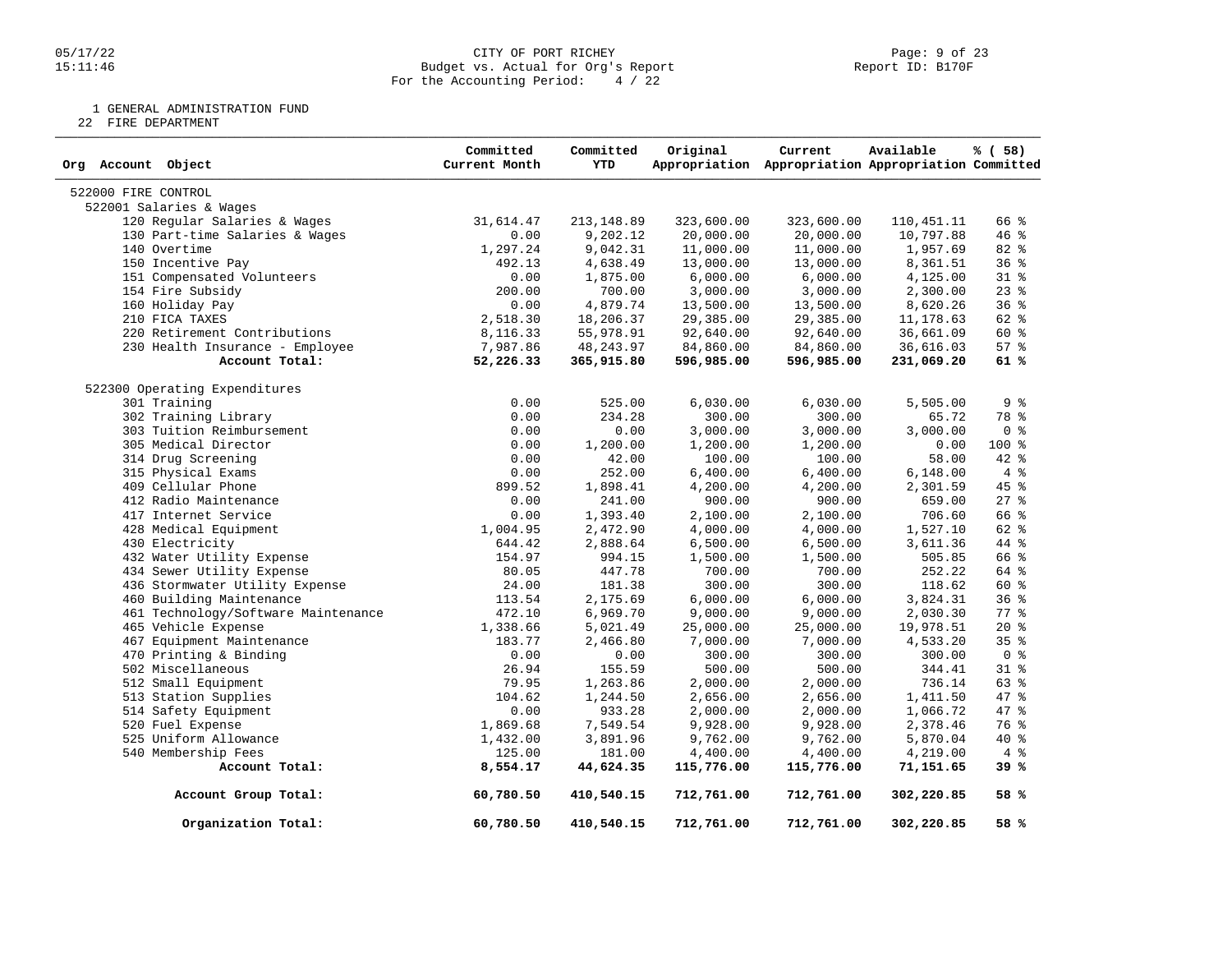### 05/17/22 CITY OF PORT RICHEY Page: 10 of 23 15:11:46 Budget vs. Actual for Org's Report Report ID: B170F For the Accounting Period: 4 / 22

1 GENERAL ADMINISTRATION FUND

24 BUILDING DEPARTMENT

| Object<br>Account<br>Org            | Committed<br>Current Month | Committed<br>YTD | Original<br>Appropriation | Current    | Available<br>Appropriation Appropriation Committed | % (58)             |
|-------------------------------------|----------------------------|------------------|---------------------------|------------|----------------------------------------------------|--------------------|
| 524000 PROTECTIVE INSPECTIONS       |                            |                  |                           |            |                                                    |                    |
| 524001 Salaries & Wages             |                            |                  |                           |            |                                                    |                    |
| 120 Regular Salaries & Wages        | 9,784.23                   | 67, 447.24       | 115,590.00                | 115,590.00 | 48,142.76                                          | 58 <sup>8</sup>    |
| 140 Overtime                        | 0.00                       | 0.00             | 500.00                    | 500.00     | 500.00                                             | 0 <sup>8</sup>     |
| 210 FICA TAXES                      | 739.26                     | 5,120.73         | 8,850.00                  | 8,850.00   | 3,729.27                                           | 58 <sup>8</sup>    |
| 220 Retirement Contributions        | 1,435.61                   | 9,891.75         | 15,450.00                 | 15,450.00  | 5,558.25                                           | 64 %               |
| 230 Health Insurance - Employee     | 2,304.92                   | 14,061.67        | 27,790.00                 | 27,790.00  | 13,728.33                                          | $51$ %             |
| Account Total:                      | 14,264.02                  | 96,521.39        | 168,180.00                | 168,180.00 | 71,658.61                                          | 57%                |
| 524300 Operating Expenditures       |                            |                  |                           |            |                                                    |                    |
| 301 Training                        | 0.00                       | 2,285.00         | 5,000.00                  | 5,000.00   | 2,715.00                                           | $46$ %             |
| 328 Professional Services           | 4,680.00                   | 32,569.00        | 90,000.00                 | 90,000.00  | 57,431.00                                          | 36%                |
| 409 Cellular Phone                  | 27.29                      | 141.62           | 1,300.00                  | 1,300.00   | 1,158.38                                           | $11*$              |
| 461 Technology/Software Maintenance | 0.00                       | 2,230.43         | 6,850.00                  | 6,850.00   | 4,619.57                                           | 338                |
| 465 Vehicle Expense                 | 0.00                       | 94.90            | 1,600.00                  | 1,600.00   | 1,505.10                                           | 6 %                |
| 502 Miscellaneous                   | 66.59                      | 612.33           | 2,500.00                  | 2,500.00   | 1,887.67                                           | $24$ $\frac{6}{6}$ |
| 512 Small Equipment                 | 0.00                       | 0.00             | 5,200.00                  | 5,200.00   | 5,200.00                                           | 0 <sup>8</sup>     |
| 520 Fuel Expense                    | 0.00                       | 0.00             | 1,900.00                  | 1,900.00   | 1,900.00                                           | 0 <sup>8</sup>     |
| 525 Uniform Allowance               | 0.00                       | 0.00             | 500.00                    | 500.00     | 500.00                                             | 0 <sup>8</sup>     |
| 540 Membership Fees                 | 0.00                       | 80.00            | 900.00                    | 900.00     | 820.00                                             | 9%                 |
| 541 Code Books & Publications       | 0.00                       | 0.00             | 500.00                    | 500.00     | 500.00                                             | 0 <sup>8</sup>     |
| Account Total:                      | 4,773.88                   | 38,013.28        | 116,250.00                | 116,250.00 | 78,236.72                                          | 33%                |
| Account Group Total:                | 19,037.90                  | 134,534.67       | 284,430.00                | 284,430.00 | 149,895.33                                         | 47 %               |
| Organization Total:                 | 19,037.90                  | 134,534.67       | 284,430.00                | 284,430.00 | 149,895.33                                         | 47%                |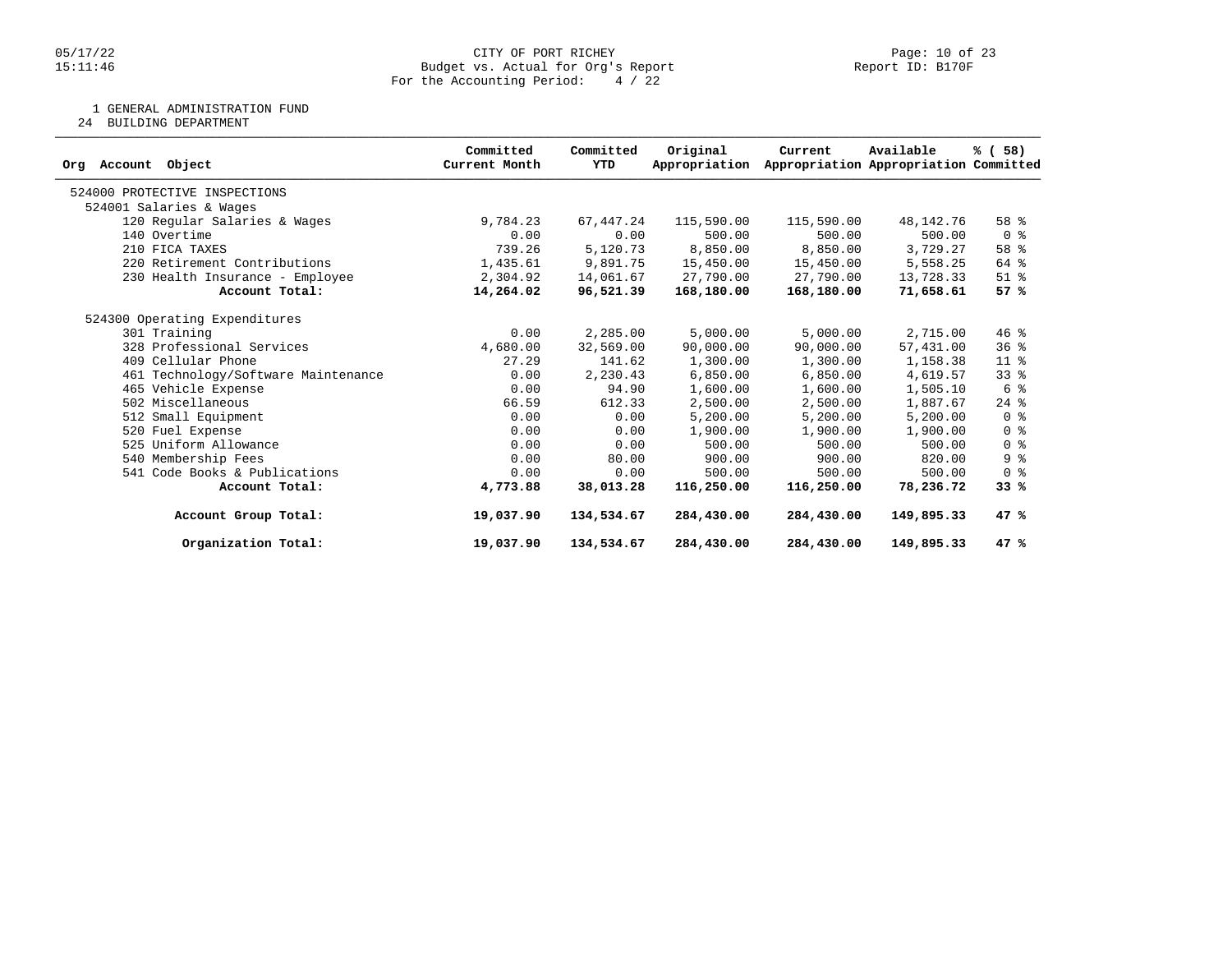### 05/17/22 CITY OF PORT RICHEY Page: 11 of 23 15:11:46 Budget vs. Actual for Org's Report Report ID: B170F For the Accounting Period: 4 / 22

1 GENERAL ADMINISTRATION FUND

25 CODE ENFORCEMENT

| Committed<br>Current Month | Committed<br>YTD | Original<br>Appropriation | Current                                                                                         | Available    | % (58)                                                                                                                                                                                                        |
|----------------------------|------------------|---------------------------|-------------------------------------------------------------------------------------------------|--------------|---------------------------------------------------------------------------------------------------------------------------------------------------------------------------------------------------------------|
|                            |                  |                           |                                                                                                 |              |                                                                                                                                                                                                               |
|                            |                  |                           |                                                                                                 |              |                                                                                                                                                                                                               |
| 157.50                     |                  | 37,130.00                 |                                                                                                 | 21,775.67    | 41 %                                                                                                                                                                                                          |
| 735.00                     |                  | 0.00                      |                                                                                                 | $-1, 176.00$ | $***$ $%$                                                                                                                                                                                                     |
| 0.00                       | 0.00             | 500.00                    | 500.00                                                                                          | 500.00       | 0 %                                                                                                                                                                                                           |
| 68.28                      |                  | 2,900.00                  |                                                                                                 | 1,669.74     | $42$ %                                                                                                                                                                                                        |
| 0.00                       |                  | 4,030.00                  |                                                                                                 | 2,385.70     | 41 %                                                                                                                                                                                                          |
| 0.00                       |                  | 10,300.00                 |                                                                                                 | 5,183.74     | $50*$                                                                                                                                                                                                         |
| 960.78                     |                  | 54,860.00                 |                                                                                                 | 30,338.85    | 45 %                                                                                                                                                                                                          |
|                            |                  |                           |                                                                                                 |              |                                                                                                                                                                                                               |
| 0.00                       | 104.67           | 2,500.00                  |                                                                                                 | 2,395.33     | 4%                                                                                                                                                                                                            |
| 27.29                      | 196.88           | 985.00                    | 985.00                                                                                          | 788.12       | $20*$                                                                                                                                                                                                         |
| 0.00                       |                  | 5,000.00                  |                                                                                                 | 306.32       | $94$ $%$                                                                                                                                                                                                      |
| 379.31                     | 400.66           | 1,500.00                  |                                                                                                 | 1,099.34     | $27$ %                                                                                                                                                                                                        |
| 52.99                      | 54.98            | 300.00                    | 300.00                                                                                          | 245.02       | 18 <sup>8</sup>                                                                                                                                                                                               |
| 0.00                       | 577.15           | 1,000.00                  | 1,000.00                                                                                        | 422.85       | 58 %                                                                                                                                                                                                          |
| 174.80                     | 174.80           | 300.00                    |                                                                                                 | 125.20       | 58 %                                                                                                                                                                                                          |
| 0.00                       | 0.00             | 1,000.00                  |                                                                                                 | 1,000.00     | 0 <sup>8</sup>                                                                                                                                                                                                |
| 634.39                     | 6,202.82         | 12,585.00                 |                                                                                                 | 6,382.18     | 49 %                                                                                                                                                                                                          |
| 1,595.17                   |                  | 67,445,00                 |                                                                                                 | 36,721.03    | 46%                                                                                                                                                                                                           |
| 1,595.17                   | 30,723.97        | 67,445.00                 |                                                                                                 | 36,721.03    | 46%                                                                                                                                                                                                           |
|                            |                  |                           | 15,354.33<br>1,176.00<br>1,230.26<br>1,644.30<br>5,116.26<br>24,521.15<br>4,693.68<br>30,723.97 |              | Appropriation Appropriation Committed<br>37,130.00<br>0.00<br>2,900.00<br>4,030.00<br>10,300.00<br>54,860.00<br>2,500.00<br>5,000.00<br>1,500.00<br>300.00<br>1,000.00<br>12,585.00<br>67,445.00<br>67,445.00 |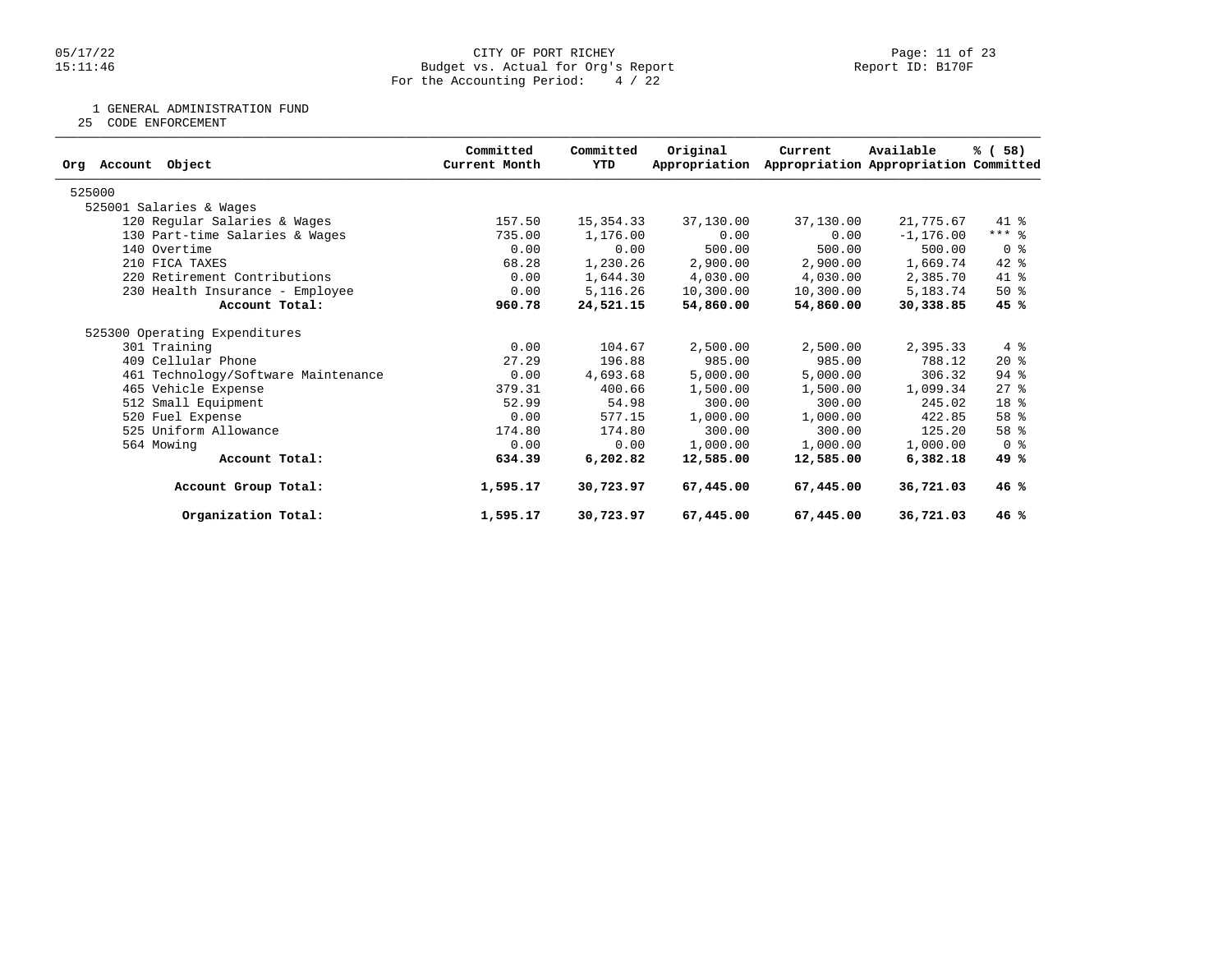### 05/17/22 CITY OF PORT RICHEY Page: 12 of 23 15:11:46 Budget vs. Actual for Org's Report Report ID: B170F For the Accounting Period: 4 / 22

1 GENERAL ADMINISTRATION FUND

26 HUMAN RESOURCES

| Object<br>Org Account               | Committed<br>Current Month | Committed<br>YTD | Original<br>Appropriation | Current   | Available<br>Appropriation Appropriation Committed | % (58)              |
|-------------------------------------|----------------------------|------------------|---------------------------|-----------|----------------------------------------------------|---------------------|
| 526000                              |                            |                  |                           |           |                                                    |                     |
| 526001 Salaries & Wages             |                            |                  |                           |           |                                                    |                     |
| 120 Regular Salaries & Wages        | 1,958.40                   | 13,708.80        | 25,500.00                 | 25,500.00 | 11,791.20                                          | $54$ $%$            |
| 140 Overtime                        | 0.00                       | 0.00             | 100.00                    | 100.00    | 100.00                                             | 0 <sup>8</sup>      |
| 210 FICA TAXES                      | 149.79                     | 1,048.55         | 1,960.00                  | 1,960.00  | 911.45                                             | 53%                 |
| 220 Retirement Contributions        | 211.89                     | 1,483.23         | 2,780.00                  | 2,780.00  | 1,296.77                                           | 53%                 |
| 230 Health Insurance - Employee     | 512.51                     | 3,551.74         | 6, 200.00                 | 6, 200.00 | 2,648.26                                           | 57%                 |
| Account Total:                      | 2,832.59                   | 19,792.32        | 36,540.00                 | 36,540.00 | 16,747.68                                          | 54%                 |
| 526300 Operating Expenditures       |                            |                  |                           |           |                                                    |                     |
| 301 Training                        | 0.00                       | 0.00             | 2,000.00                  | 2,000.00  | 2,000.00                                           | 0 <sup>8</sup>      |
| 328 Professional Services           | 0.00                       | 484.00           | 500.00                    | 500.00    | 16.00                                              | $97$ $\frac{6}{3}$  |
| 461 Technology/Software Maintenance | 0.00                       | 1,023.68         | 500.00                    | 500.00    | $-523.68$                                          | $205$ $\frac{6}{5}$ |
| 502 Miscellaneous                   | 120.00                     | 209.50           | 200.00                    | 200.00    | $-9.50$                                            | $105$ %             |
| 540 Membership Fees                 | 0.00                       | 0.00             | 300.00                    | 300.00    | 300.00                                             | 0 %                 |
| Account Total:                      | 120.00                     | 1,717.18         | 3,500.00                  | 3,500.00  | 1,782.82                                           | 49 %                |
| Account Group Total:                | 2,952.59                   | 21,509.50        | 40,040.00                 | 40,040.00 | 18,530.50                                          | 54%                 |
| Organization Total:                 | 2,952.59                   | 21,509.50        | 40,040.00                 | 40,040.00 | 18,530.50                                          | 54 %                |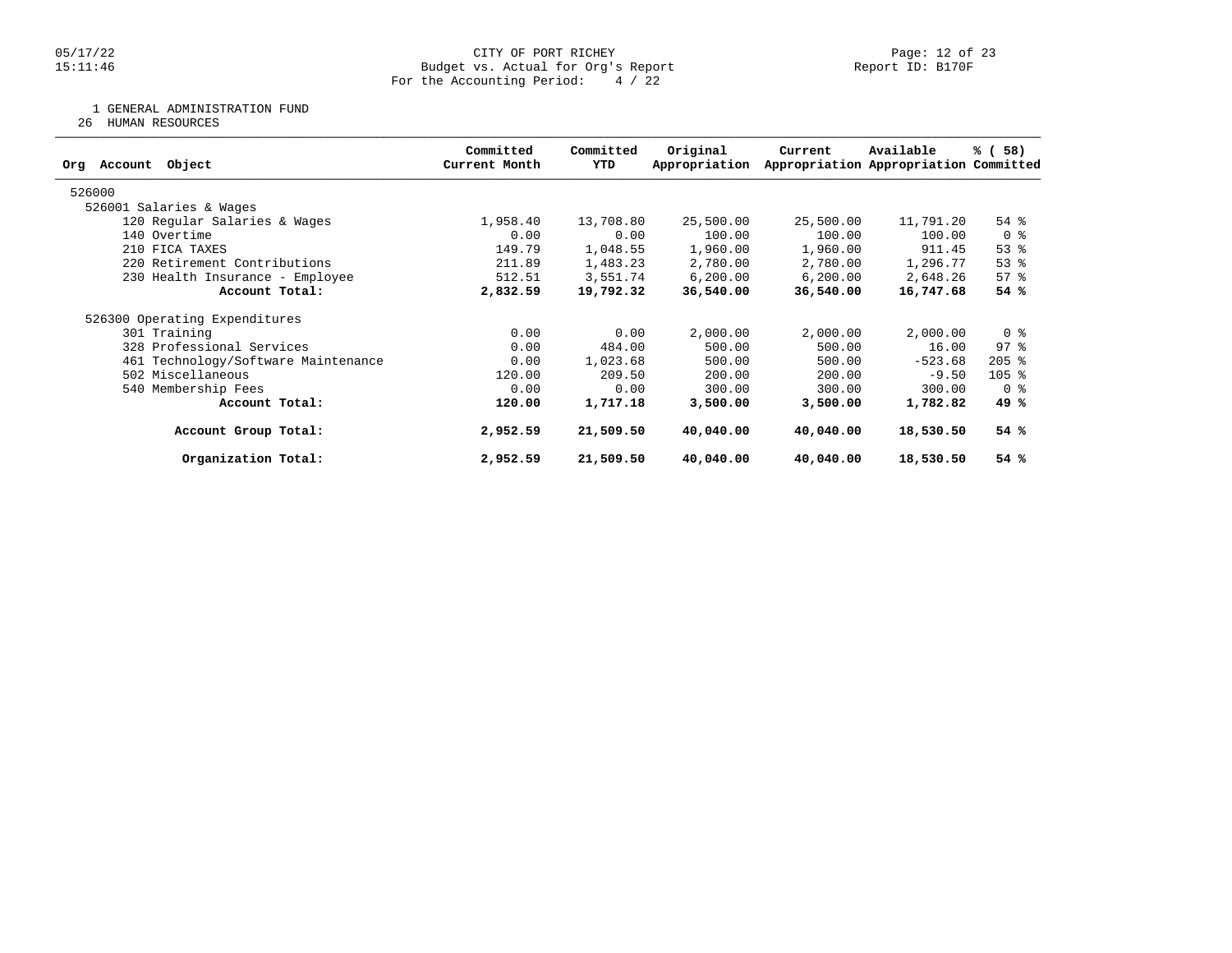1 GENERAL ADMINISTRATION FUND

38 GRANTS

| Object<br>Account<br>Org             | Committed<br>Current Month | Committed<br>YTD | Original<br>Appropriation | Current    | Available<br>Appropriation Appropriation Committed | 58)<br>% ( |
|--------------------------------------|----------------------------|------------------|---------------------------|------------|----------------------------------------------------|------------|
| 538000<br>538800 GRANT EXPENDITURES  |                            |                  |                           |            |                                                    |            |
| 803 Restore Act - Dredging/Boat Ramp | 0.00                       | 0.00             | 667,000.00                | 667,000.00 | 667,000.00                                         | 0 %        |
| 899 Other Grants                     | 0.00                       | 0.00             | 1.00                      | 1.00       | 1.00                                               | 0 %        |
| Account Total:                       | 0.00                       | 0.00             | 667,001.00                | 667,001.00 | 667,001.00                                         | 0 %        |
| Account Group Total:                 | 0.00                       | 0.00             | 667,001.00                | 667,001.00 | 667,001.00                                         | 0 %        |
| Organization Total:                  | 0.00                       | 0.00             | 667,001.00                | 667,001.00 | 667,001.00                                         | 0 %        |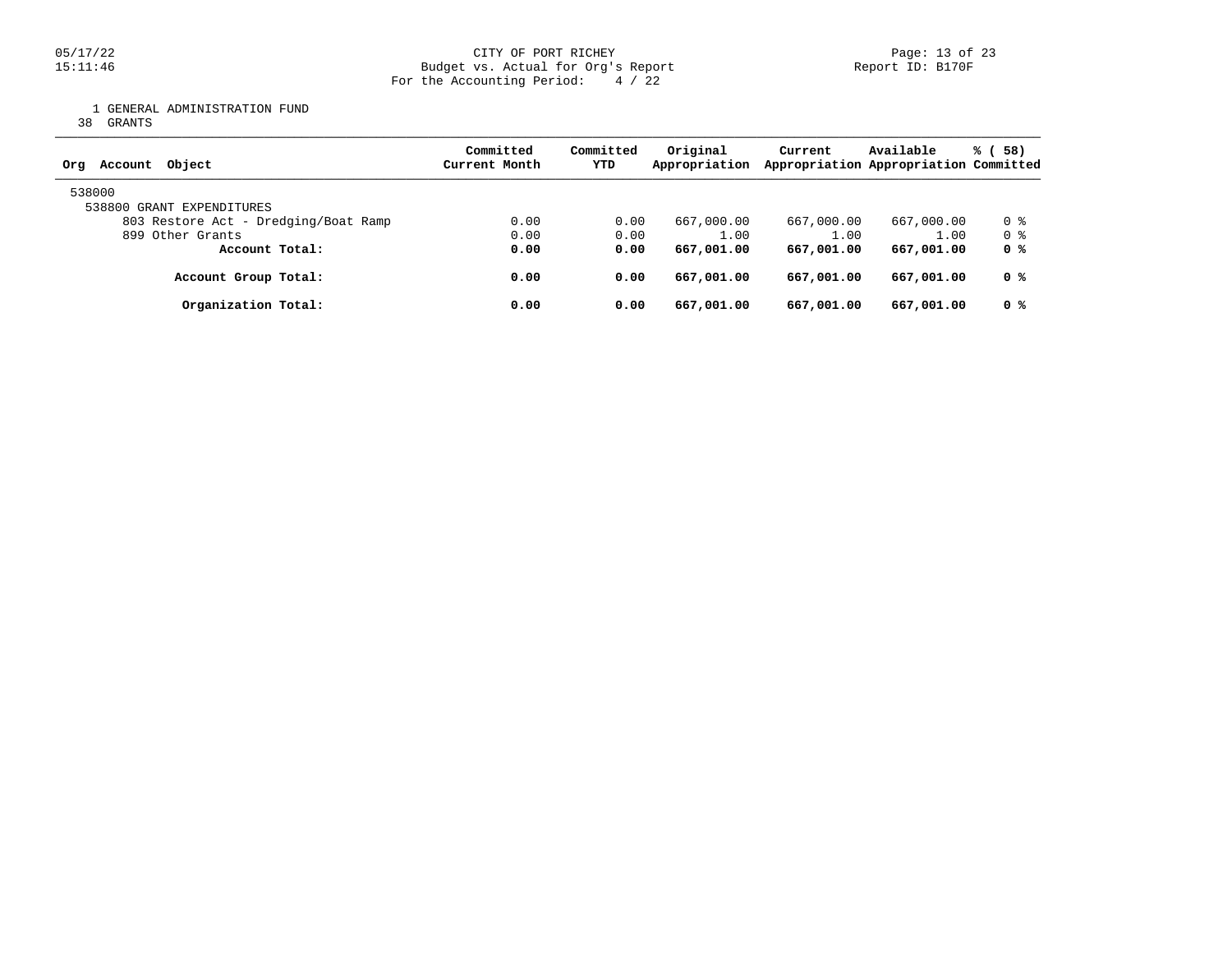### 05/17/22 Page: 14 of 23 15:11:46 Budget vs. Actual for Org's Report Report ID: B170F For the Accounting Period: 4 / 22

1 GENERAL ADMINISTRATION FUND

41 PUBLIC WORKS DEPARTMENT

| Org Account Object                  | Committed<br>Current Month | Committed<br>YTD | Original<br>Appropriation | Current    | Available<br>Appropriation Appropriation Committed | % (58)          |
|-------------------------------------|----------------------------|------------------|---------------------------|------------|----------------------------------------------------|-----------------|
| 541000 ROAD & STREET FACILITIES     |                            |                  |                           |            |                                                    |                 |
| 541001 Salaries & Wages             |                            |                  |                           |            |                                                    |                 |
| 120 Regular Salaries & Wages        | 3,614.14                   | 25,567.50        | 44,700.00                 | 44,700.00  | 19,132.50                                          | 57%             |
| 140 Overtime                        | 513.30                     | 2,695.35         | 3,000.00                  | 3,000.00   | 304.65                                             | $90*$           |
| 210 FICA TAXES                      | 330.19                     | 2,165.66         | 3,450.00                  | 3,450.00   | 1,284.34                                           | 63%             |
| 220 Retirement Contributions        | 471.50                     | 3,074.24         | 4,875.00                  | 4,875.00   | 1,800.76                                           | 63 %            |
| 230 Health Insurance - Employee     | 1,443.51                   | 10,044.62        | 17,700.00                 | 17,700.00  | 7,655.38                                           | 57%             |
| Account Total:                      | 6,372.64                   | 43,547.37        | 73,725.00                 | 73,725.00  | 30,177.63                                          | 59%             |
| 541300 Operating Expenditures       |                            |                  |                           |            |                                                    |                 |
| 301 Training                        | 0.00                       | 1,728.00         | 5,000.00                  | 5,000.00   | 3,272.00                                           | 35%             |
| 315 Physical Exams                  | 0.00                       | 0.00             | 300.00                    | 300.00     | 300.00                                             | 0 <sup>8</sup>  |
| 328 Professional Services           | 0.00                       | 6,095.88         | 10,000.00                 | 10,000.00  | 3,904.12                                           | $61$ %          |
| 409 Cellular Phone                  | 294.74                     | 999.22           | 2,400.00                  | 2,400.00   | 1,400.78                                           | 42 %            |
| 430 Electricity                     | 570.14                     | 4,625.99         | 7,000.00                  | 7,000.00   | 2,374.01                                           | 66 %            |
| 431 Street Lights                   | 123.33                     | 25,789.03        | 50,000.00                 | 50,000.00  | 24, 210.97                                         | $52$ $%$        |
| 432 Water Utility Expense           | 502.23                     | 3,107.90         | 6,000.00                  | 6,000.00   | 2,892.10                                           | $52$ $%$        |
| 434 Sewer Utility Expense           | 586.89                     | 3,377.93         | 6,000.00                  | 6,000.00   | 2,622.07                                           | 56 %            |
| 436 Stormwater Utility Expense      | 115.50                     | 998.57           | 1,500.00                  | 1,500.00   | 501.43                                             | 67 <sup>°</sup> |
| 440 Rentals & Leases                | 0.00                       | 0.00             | 2,800.00                  | 2,800.00   | 2,800.00                                           | 0 <sup>8</sup>  |
| 460 Building Maintenance            | 0.00                       | 2,462.19         | 7,000.00                  | 7,000.00   | 4,537.81                                           | 35 <sup>8</sup> |
| 462 Maintenance                     | 1,308.78                   | 8,750.67         | 18,000.00                 | 18,000.00  | 9,249.33                                           | 49 %            |
| 465 Vehicle Expense                 | 2,051.61                   | 2,633.65         | 10,000.00                 | 10,000.00  | 7,366.35                                           | 26%             |
| 467 Equipment Maintenance           | 0.00                       | 996.47           | 1,500.00                  | 1,500.00   | 503.53                                             | 66 %            |
| 502 Miscellaneous                   | 31.00                      | 110.15           | 2,000.00                  | 2,000.00   | 1,889.85                                           | 6 <sup>°</sup>  |
| 512 Small Equipment                 | 1,510.10                   | 5,110.77         | 9,000.00                  | 9,000.00   | 3,889.23                                           | 57%             |
| 514 Safety Equipment                | 84.72                      | 179.71           | 1,500.00                  | 1,500.00   | 1,320.29                                           | $12*$           |
| 520 Fuel Expense                    | 2,533.16                   | 9,850.08         | 15,000.00                 | 15,000.00  | 5,149.92                                           | 66 %            |
| 524 Landscaping                     | 549.34                     | 5,577.67         | 20,000.00                 | 20,000.00  | 14,422.33                                          | $28$ %          |
| 525 Uniform Allowance               | 462.83                     | 4,329.32         | 9,000.00                  | 9,000.00   | 4,670.68                                           | 48 %            |
| 528 Chemicals                       | 0.00                       | 0.00             | 5,000.00                  | 5,000.00   | 5,000.00                                           | 0 <sup>8</sup>  |
| 530 Road Material/Pavement Markings | 937.67                     | 6,312.85         | 15,000.00                 | 15,000.00  | 8,687.15                                           | $42*$           |
| 531 Street Signs                    | 782.96                     | 1,246.33         | 6,000.00                  | 6,000.00   | 4,753.67                                           | $21$ %          |
| Account Total:                      | 12,445.00                  | 94,282.38        | 210,000.00                | 210,000.00 | 115,717.62                                         | 45 %            |
| Account Group Total:                | 18,817.64                  | 137,829.75       | 283,725.00                | 283,725.00 | 145,895.25                                         | 49 %            |
| Organization Total:                 | 18,817.64                  | 137,829.75       | 283,725.00                | 283,725.00 | 145,895.25                                         | 49%             |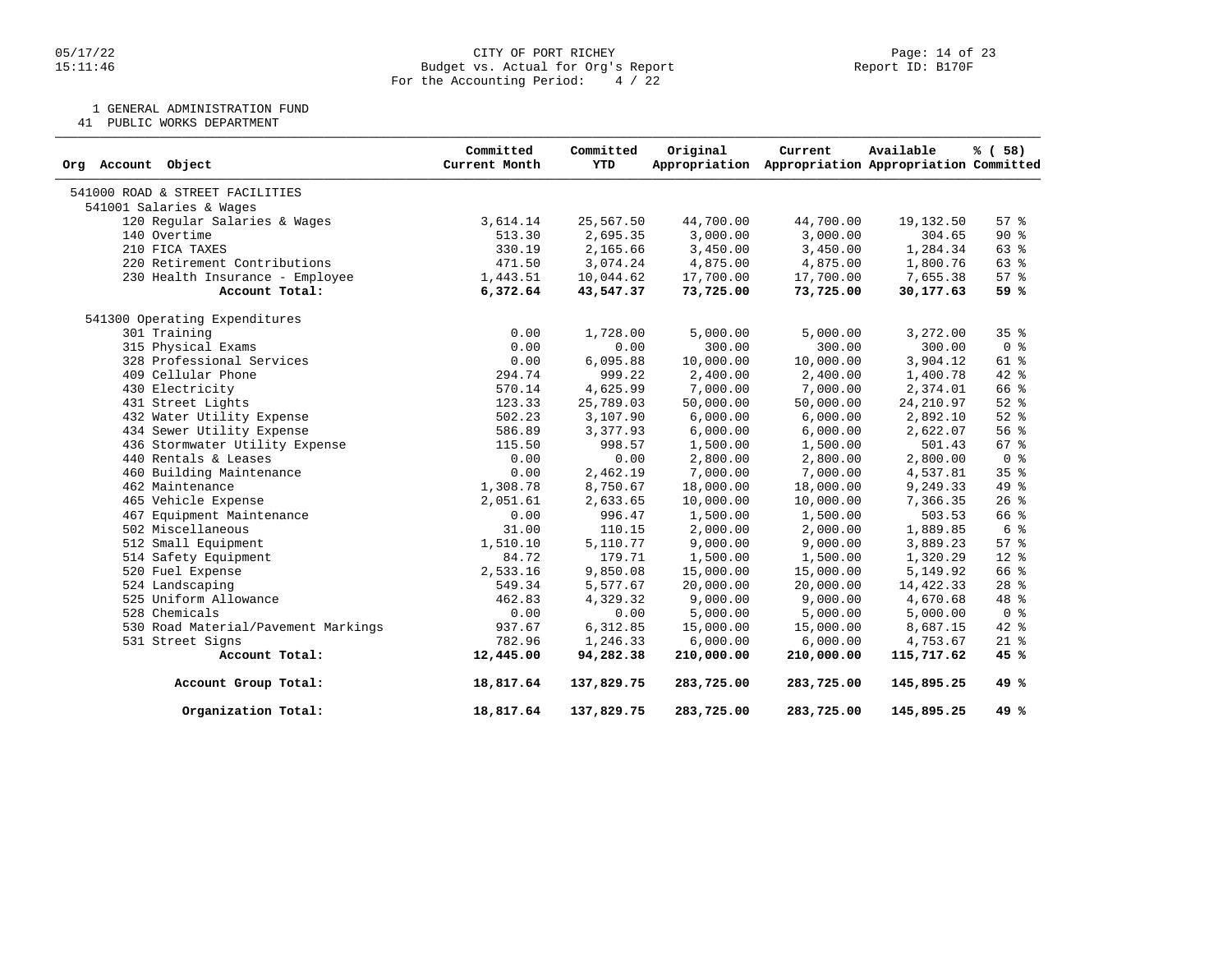### 05/17/22 Page: 15 of 23 15:11:46 Budget vs. Actual for Org's Report Report ID: B170F For the Accounting Period: 4 / 22

1 GENERAL ADMINISTRATION FUND

62 PUBLIC HEALTH

| Object<br>Account<br>Org                   | Committed<br>Current Month | Committed<br>YTD | Original<br>Appropriation | Current   | Available<br>Appropriation Appropriation Committed | % (<br>58) |
|--------------------------------------------|----------------------------|------------------|---------------------------|-----------|----------------------------------------------------|------------|
| 562000 HEALTH<br>562300 Operating Expenses |                            |                  |                           |           |                                                    |            |
| 339 Animal Control Contract                | 0.00                       | 0.00             | 22,000.00                 | 22,000.00 | 22,000.00                                          | 0 %        |
| 433 Refuse Pick-up                         | 2,592.09                   | 6,393.86         | 10,000.00                 | 10,000.00 | 3,606.14                                           | 64 %       |
| 519 Solid Waste Assessment                 | 0.00                       | 4,096.45         | 3,800.00                  | 3,800.00  | $-296.45$                                          | $108$ %    |
| Account Total:                             | 2,592.09                   | 10,490.31        | 35,800.00                 | 35,800.00 | 25,309.69                                          | 29 %       |
| Account Group Total:                       | 2,592.09                   | 10,490.31        | 35,800.00                 | 35,800.00 | 25,309.69                                          | 29 %       |
| Organization Total:                        | 2,592.09                   | 10,490.31        | 35,800.00                 | 35,800.00 | 25,309.69                                          | 29%        |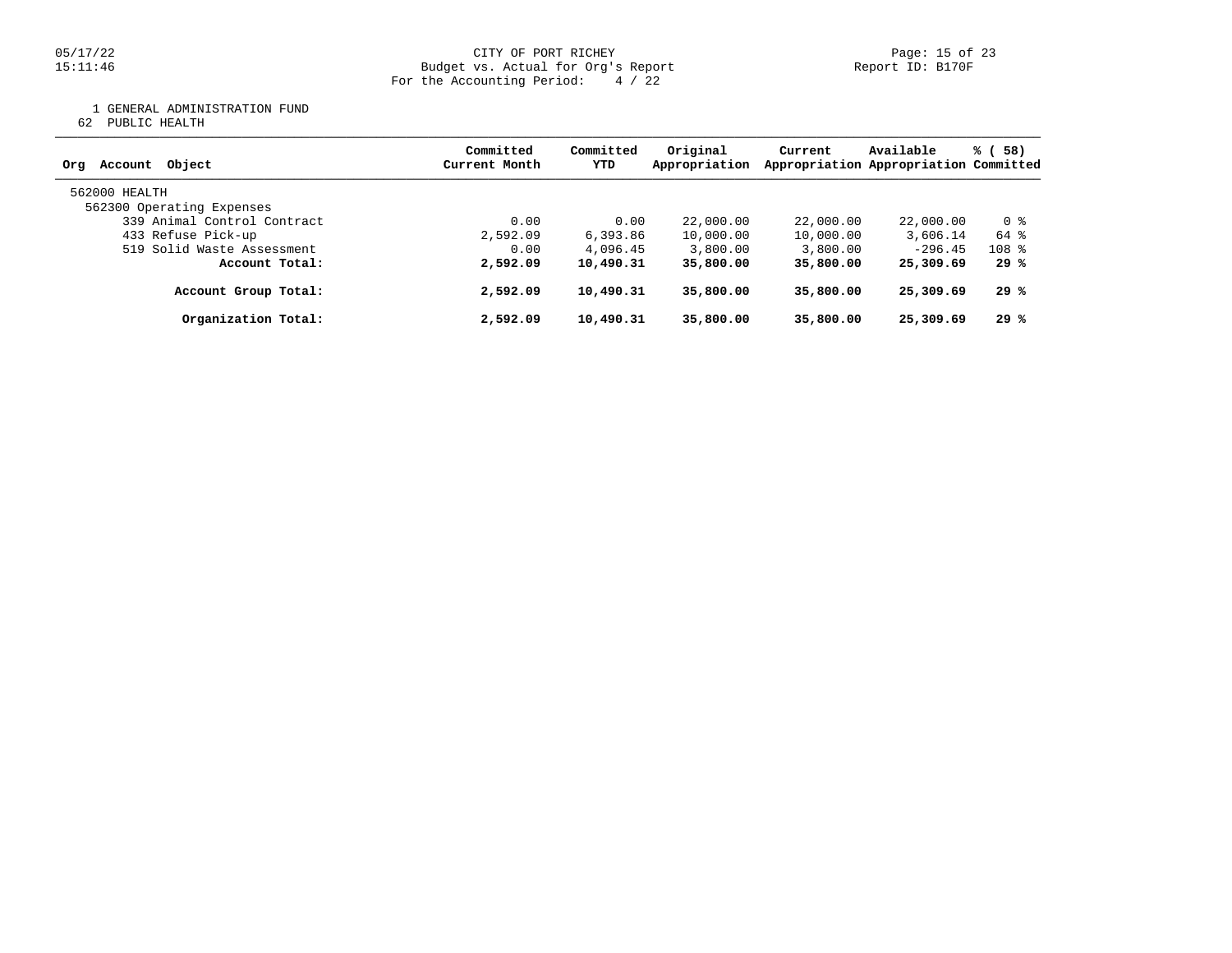### 05/17/22 Page: 16 of 23 15:11:46 Budget vs. Actual for Org's Report Report ID: B170F For the Accounting Period: 4 / 22

1 GENERAL ADMINISTRATION FUND

90 CONTINGENCIES

| Object<br>Account<br>Org     |             | Committed<br>Current Month | Committed<br>YTD | Original<br>Appropriation            | Current      | Available<br>Appropriation Appropriation Committed | % (58)         |
|------------------------------|-------------|----------------------------|------------------|--------------------------------------|--------------|----------------------------------------------------|----------------|
| 590000                       |             |                            |                  |                                      |              |                                                    |                |
| 590900 CONTINGENCIES         |             |                            |                  |                                      |              |                                                    |                |
| 925 CRA City's TIF Share     |             | 0.00                       | 649,165.16       | 649,960.00                           | 649,960.00   | 794.84                                             | $100*$         |
| Account Total:               |             | 0.00                       | 649,165.16       | 649,960.00                           | 649,960.00   | 794.84                                             | 100 %          |
| 590910 RESERVE CONTINGENCIES |             |                            |                  |                                      |              |                                                    |                |
| 990 Contingencies            |             | 0.00                       | 0.00             | 400,000.00                           | 391,482.40   | 391,482.40                                         | 0 <sub>8</sub> |
| Account Total:               |             | 0.00                       | 0.00             | 400,000.00                           | 391,482.40   | 391,482.40                                         | 0 %            |
| Account Group Total:         |             | 0.00                       | 649,165.16       | 1,049,960.00                         | 1,041,442.40 | 392,277.24                                         | 62%            |
| Organization Total:          |             | 0.00                       | 649,165.16       | 1,049,960.00                         | 1,041,442.40 | 392,277.24                                         | 62 %           |
|                              |             |                            |                  |                                      |              |                                                    |                |
|                              | Fund Total: |                            |                  | 421,012.68 3,685,179.19 6,948,204.00 |              | 6,948,204.00 3,263,024.81                          | 53%            |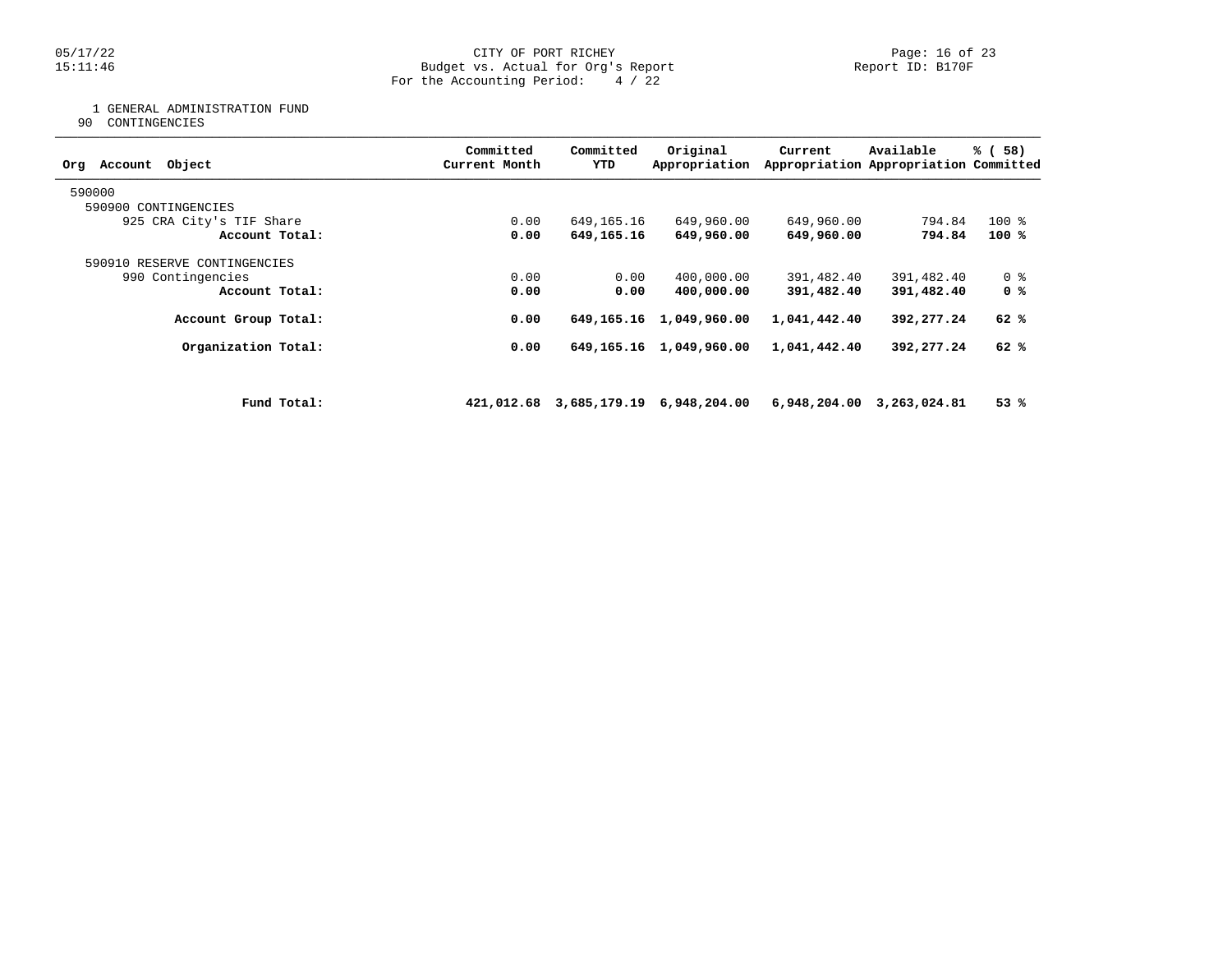### 05/17/22 CITY OF PORT RICHEY Page: 17 of 23 15:11:46 Budget vs. Actual for Org's Report Report ID: B170F For the Accounting Period: 4 / 22

### 120 POLICE CONFISCATION FUND

21 POLICE DEPARTMENT

|                               | Committed     | Committed | Original      | Current   | Available                             | % (58) |
|-------------------------------|---------------|-----------|---------------|-----------|---------------------------------------|--------|
| Object<br>Account<br>Org      | Current Month | YTD       | Appropriation |           | Appropriation Appropriation Committed |        |
| 521000<br>LAW ENFORCEMENT     |               |           |               |           |                                       |        |
| 521300 Operating Expenditures |               |           |               |           |                                       |        |
| 502 Miscellaneous             | 80.99         | 1,099.95  | 6.000.00      | 6,000.00  | 4,900.05                              | $18*$  |
| 537 Weapons Equip/Supplies    | 0.00          | 1,326.91  | 10,000.00     | 10,000.00 | 8,673.09                              | $13*$  |
| 566 Investigative Funds       | 0.00          | 999.00    | 2,000.00      | 2,000.00  | 1,001.00                              | $50*$  |
| Account Total:                | 80.99         | 3,425.86  | 18,000.00     | 18,000.00 | 14,574.14                             | 19 %   |
| 521600 Capital Outlay         |               |           |               |           |                                       |        |
| 648 Equipment                 | 0.00          | 0.00      | 5,000.00      | 5,000.00  | 5,000.00                              | 0 %    |
| Account Total:                | 0.00          | 0.00      | 5,000.00      | 5,000,00  | 5,000,00                              | 0 %    |
| Account Group Total:          | 80.99         | 3,425.86  | 23,000,00     | 23,000,00 | 19,574.14                             | 15 %   |
| Organization Total:           | 80.99         | 3,425.86  | 23,000,00     | 23,000,00 | 19,574.14                             | 15%    |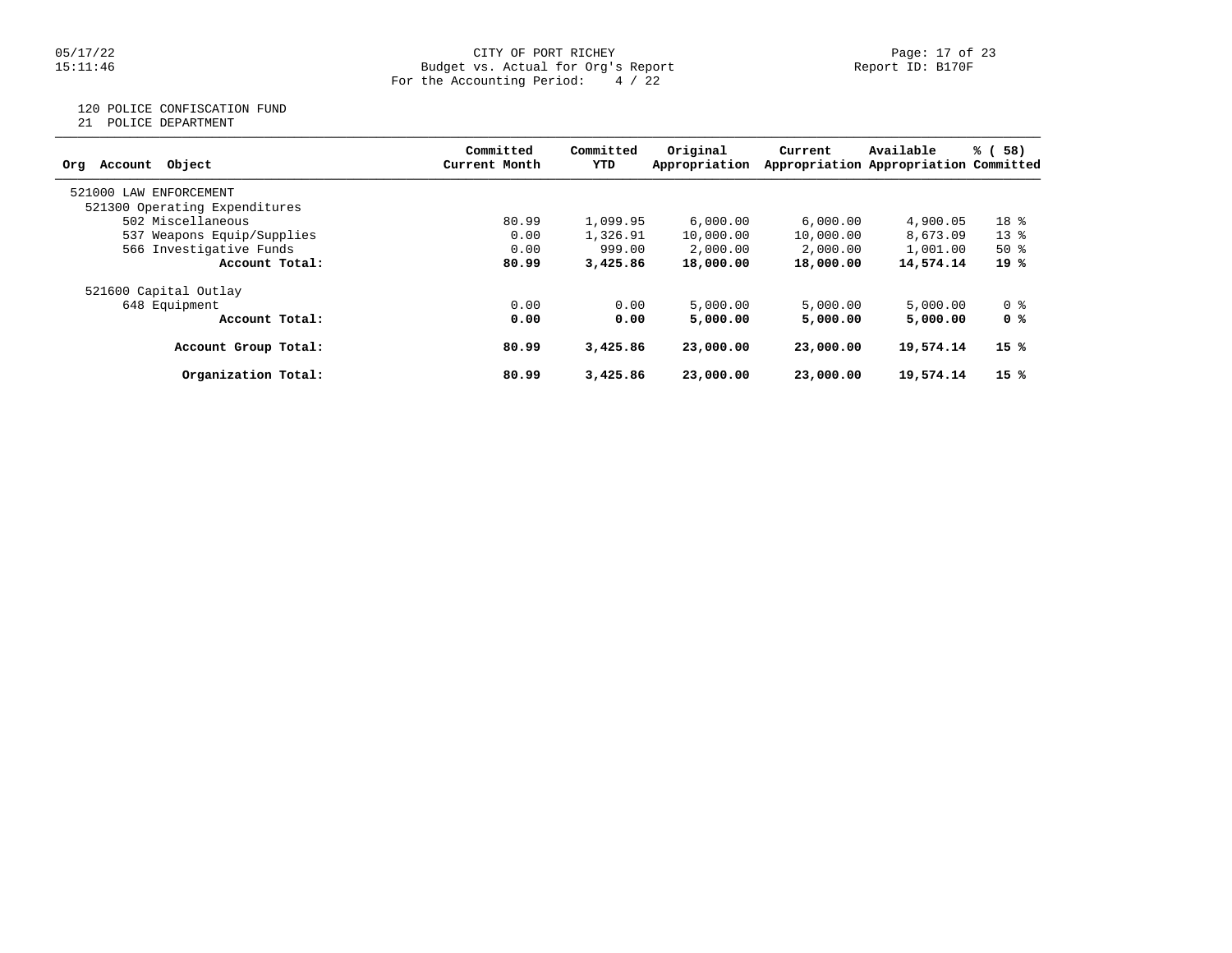### 05/17/22 CITY OF PORT RICHEY Page: 18 of 23 15:11:46 Budget vs. Actual for Org's Report Report ID: B170F For the Accounting Period: 4 / 22

## 120 POLICE CONFISCATION FUND

59 OTHER ECONOMIC ENVIRONMENT

| Object<br>Account<br>Org     | Committed<br>Current Month | Committed<br>YTD | Original<br>Appropriation | Current   | Available<br>Appropriation Appropriation Committed | 58)<br>% ( |
|------------------------------|----------------------------|------------------|---------------------------|-----------|----------------------------------------------------|------------|
| 590000                       |                            |                  |                           |           |                                                    |            |
| 590910 RESERVE CONTINGENCIES |                            |                  |                           |           |                                                    |            |
| 990 Contingencies            | 0.00                       | 0.00             | 2.125.00                  | 2,125.00  | 2,125.00                                           | 0 %        |
| Account Total:               | 0.00                       | 0.00             | 2,125.00                  | 2,125.00  | 2,125.00                                           | 0 %        |
| Account Group Total:         | 0.00                       | 0.00             | 2,125.00                  | 2,125.00  | 2,125.00                                           | 0 %        |
| Organization Total:          | 0.00                       | 0.00             | 2,125.00                  | 2,125.00  | 2,125.00                                           | 0 %        |
| Fund Total:                  | 80.99                      | 3,425.86         | 25,125.00                 | 25,125.00 | 21,699.14                                          | $14*$      |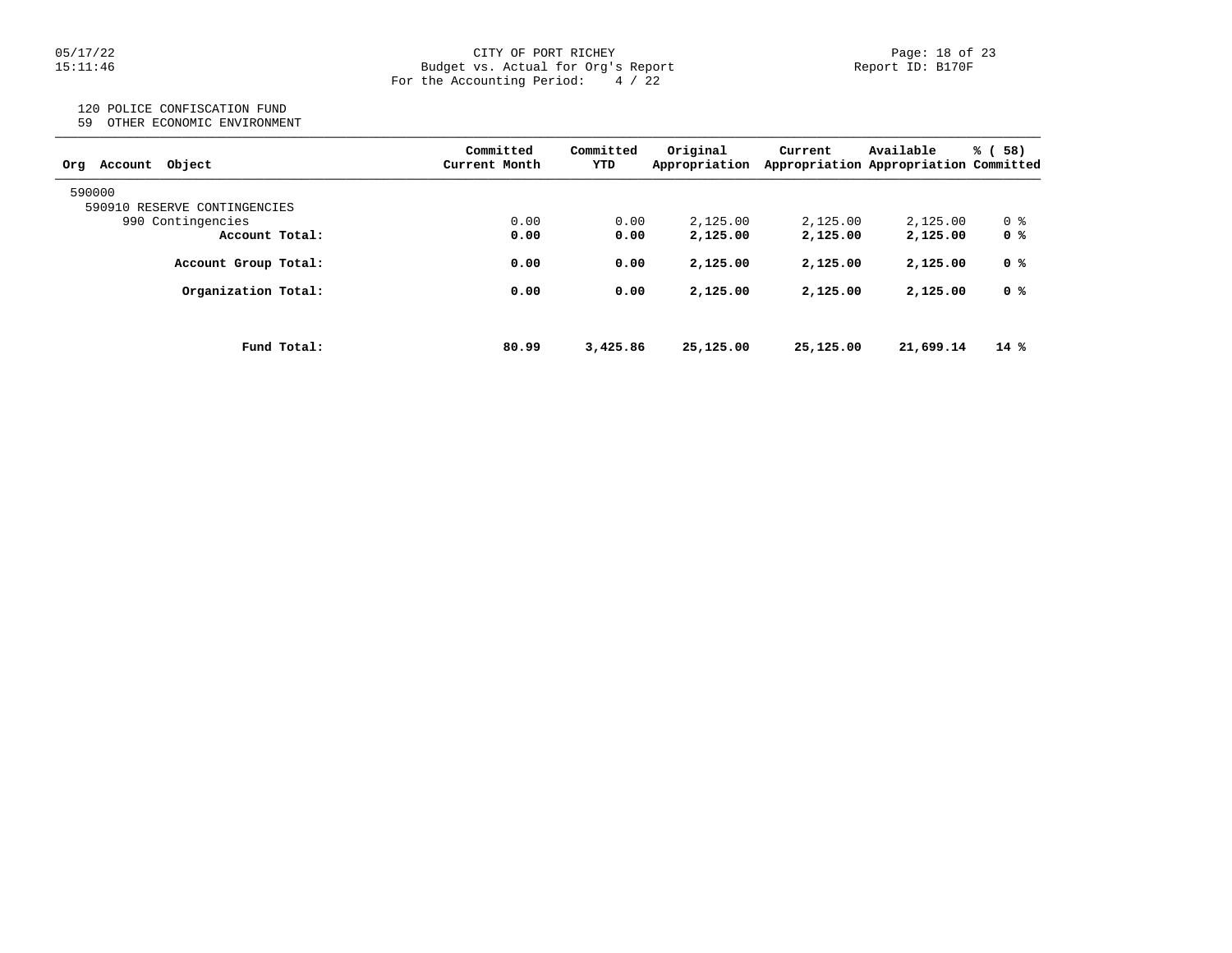### 05/17/22 CITY OF PORT RICHEY PORT REPORT RESERVE PORT RICHEY PORT RICHEY PAGE: 19 of 23<br>15:11:46 Budget vs. Actual for Org's Report Propert Report ID: B170F Budget vs. Actual for Org's Report For the Accounting Period: 4 / 22

### 122 POLICE TRAINING FUND

21 POLICE DEPARTMENT

| Object<br>Account<br>Orq      | Committed<br>Current Month | Committed<br>YTD | Original<br>Appropriation | Current   | Available<br>Appropriation Appropriation Committed | % (<br>58) |
|-------------------------------|----------------------------|------------------|---------------------------|-----------|----------------------------------------------------|------------|
| 521000<br>LAW ENFORCEMENT     |                            |                  |                           |           |                                                    |            |
| 521300 Operating Expenditures |                            |                  |                           |           |                                                    |            |
| 301 Training                  | 0.00                       | 0.00             | 12,000.00                 | 12,000.00 | 12,000.00                                          | 0 %        |
| Account Total:                | 0.00                       | 0.00             | 12,000.00                 | 12,000.00 | 12,000.00                                          | 0 %        |
| Account Group Total:          | 0.00                       | 0.00             | 12,000.00                 | 12,000.00 | 12,000.00                                          | 0 %        |
| Organization Total:           | 0.00                       | 0.00             | 12,000.00                 | 12,000.00 | 12,000.00                                          | 0 %        |
|                               |                            |                  |                           |           |                                                    |            |
| Fund Total:                   | 0.00                       | 0.00             | 12,000.00                 | 12,000.00 | 12,000.00                                          | 0 %        |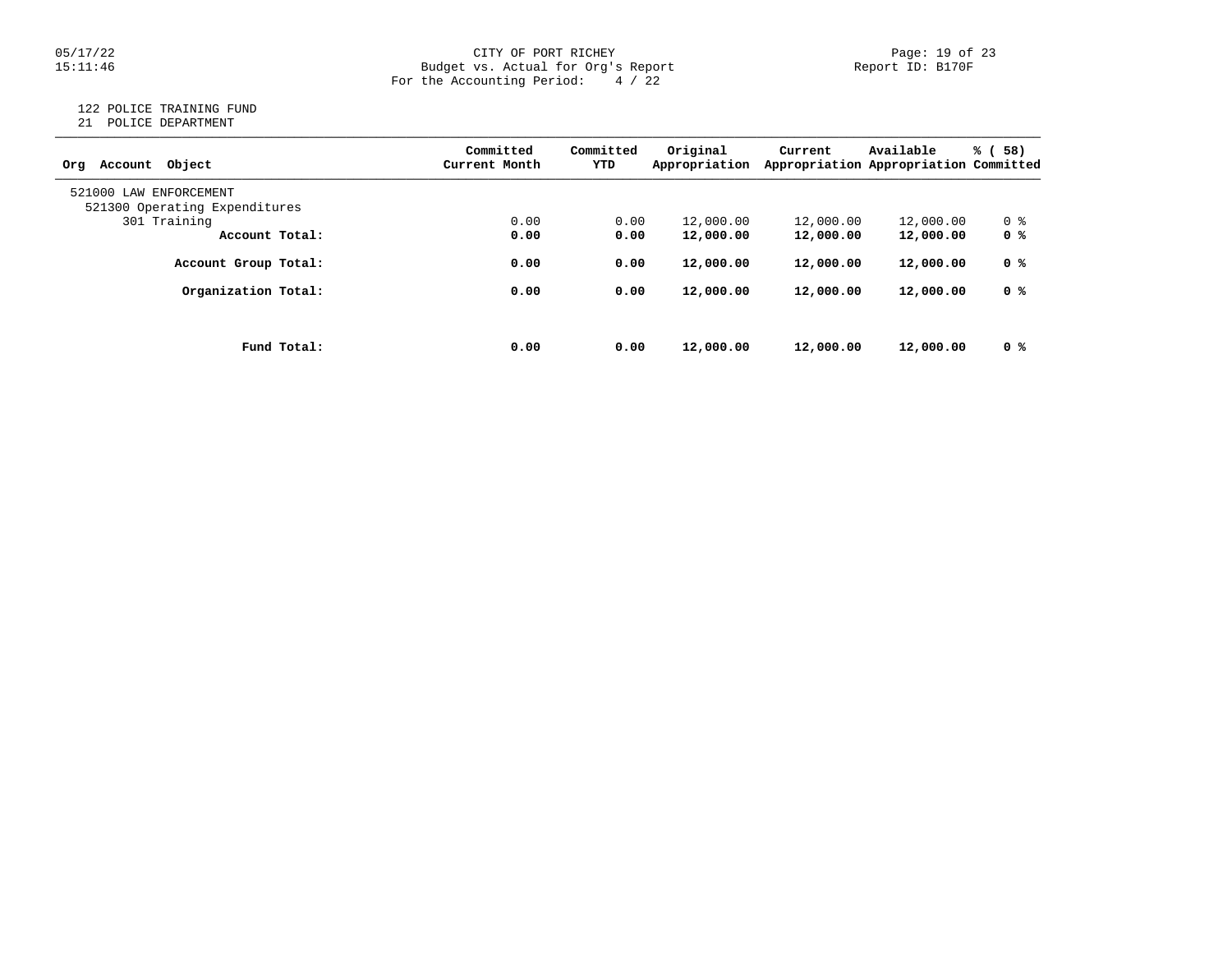### 05/17/22 CITY OF PORT RICHEY PORT REPORT RESERVITY OF PORT RICHEY PAGE: 20 of 23<br>15:11:46 Budget vs. Actual for Org's Report Page: 20 of 23 Budget vs. Actual for Org's Report For the Accounting Period: 4 / 22

## 125 POLICE \$5 FUND

21 POLICE DEPARTMENT

| Object<br>Account<br>Ora            |             | Committed<br>Current Month | Committed<br>YTD | Original<br>Appropriation | Current   | Available<br>Appropriation Appropriation Committed | % (58)         |
|-------------------------------------|-------------|----------------------------|------------------|---------------------------|-----------|----------------------------------------------------|----------------|
| 521000 LAW ENFORCEMENT              |             |                            |                  |                           |           |                                                    |                |
| 521300 Operating Expenditures       |             |                            |                  |                           |           |                                                    |                |
| 460 Building Maintenance            |             | 0.00                       | 0.00             | 0.00                      | 3,500.00  | 3,500.00                                           | 0 <sup>8</sup> |
| 461 Technology/Software Maintenance |             | 0.00                       | 0.00             | 12,300.00                 | 12,300.00 | 12,300.00                                          | 0 <sup>8</sup> |
| 502 Miscellaneous                   |             | 0.00                       | 0.00             | 10,000.00                 | 6,500.00  | 6,500.00                                           | 0 <sup>8</sup> |
| 512 Small Equipment                 |             | 0.00                       | 2,831.76         | 10,000.00                 | 10,000.00 | 7,168.24                                           | $28$ %         |
| Account Total:                      |             | 0.00                       | 2,831.76         | 32,300.00                 | 32,300.00 | 29,468.24                                          | 9 %            |
| Account Group Total:                |             | 0.00                       | 2,831.76         | 32,300.00                 | 32,300.00 | 29,468.24                                          | 9 %            |
| 590000                              |             |                            |                  |                           |           |                                                    |                |
| 590910 RESERVE CONTINGENCIES        |             |                            |                  |                           |           |                                                    |                |
| 990 Contingencies                   |             | 0.00                       | 0.00             | 4,900.00                  | 4,900.00  | 4,900.00                                           | 0 <sup>8</sup> |
| Account Total:                      |             | 0.00                       | 0.00             | 4,900.00                  | 4,900.00  | 4,900.00                                           | 0 %            |
| Account Group Total:                |             | 0.00                       | 0.00             | 4,900.00                  | 4,900.00  | 4,900.00                                           | 0 <sup>8</sup> |
| Organization Total:                 |             | 0.00                       | 2,831.76         | 37,200.00                 | 37,200.00 | 34,368.24                                          | 8 %            |
|                                     |             |                            |                  |                           |           |                                                    |                |
|                                     | Fund Total: | 0.00                       | 2,831.76         | 37,200.00                 | 37,200.00 | 34,368.24                                          | 8 %            |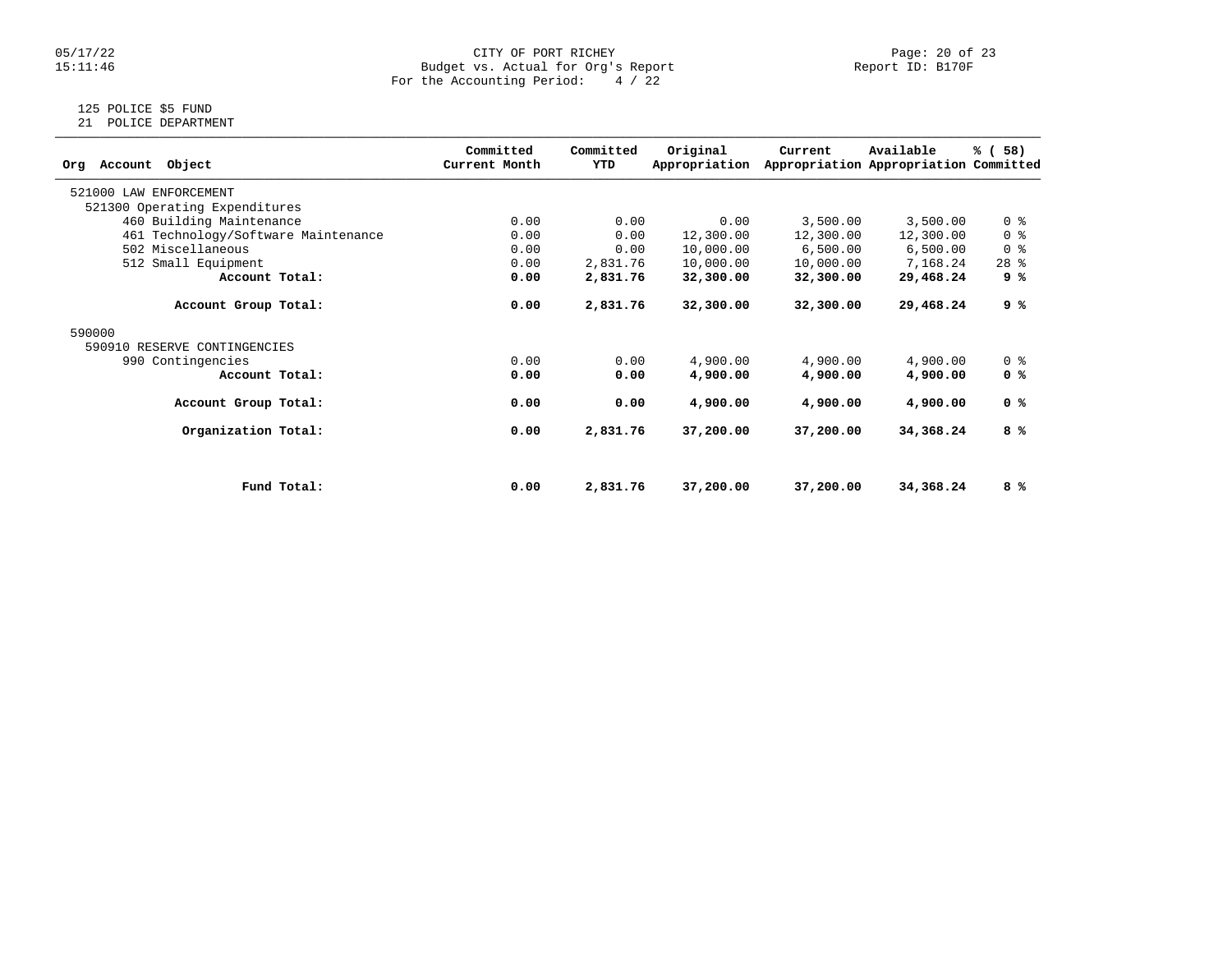### 05/17/22 Page: 21 of 23 15:11:46 Budget vs. Actual for Org's Report Report ID: B170F For the Accounting Period: 4 / 22

### 200 POLICE IMPACT FEES 90 CONTINGENCIES

| Object<br>Account<br>Org     | Committed<br>Current Month | Committed<br>YTD | Original<br>Appropriation | Current   | Available<br>Appropriation Appropriation Committed | % (58) |
|------------------------------|----------------------------|------------------|---------------------------|-----------|----------------------------------------------------|--------|
| 590000                       |                            |                  |                           |           |                                                    |        |
| 590910 RESERVE CONTINGENCIES |                            |                  |                           |           |                                                    |        |
| 990 Contingencies            | 0.00                       | 0.00             | 10,000.00                 | 10,000.00 | 10,000.00                                          | 0 %    |
| Account Total:               | 0.00                       | 0.00             | 10,000.00                 | 10,000.00 | 10,000.00                                          | 0 %    |
| Account Group Total:         | 0.00                       | 0.00             | 10,000.00                 | 10,000.00 | 10,000.00                                          | 0 %    |
| Organization Total:          | 0.00                       | 0.00             | 10,000.00                 | 10,000.00 | 10,000.00                                          | 0 %    |
|                              |                            |                  |                           |           |                                                    |        |
| Fund Total:                  | 0.00                       | 0.00             | 10,000.00                 | 10,000.00 | 10,000.00                                          | 0 %    |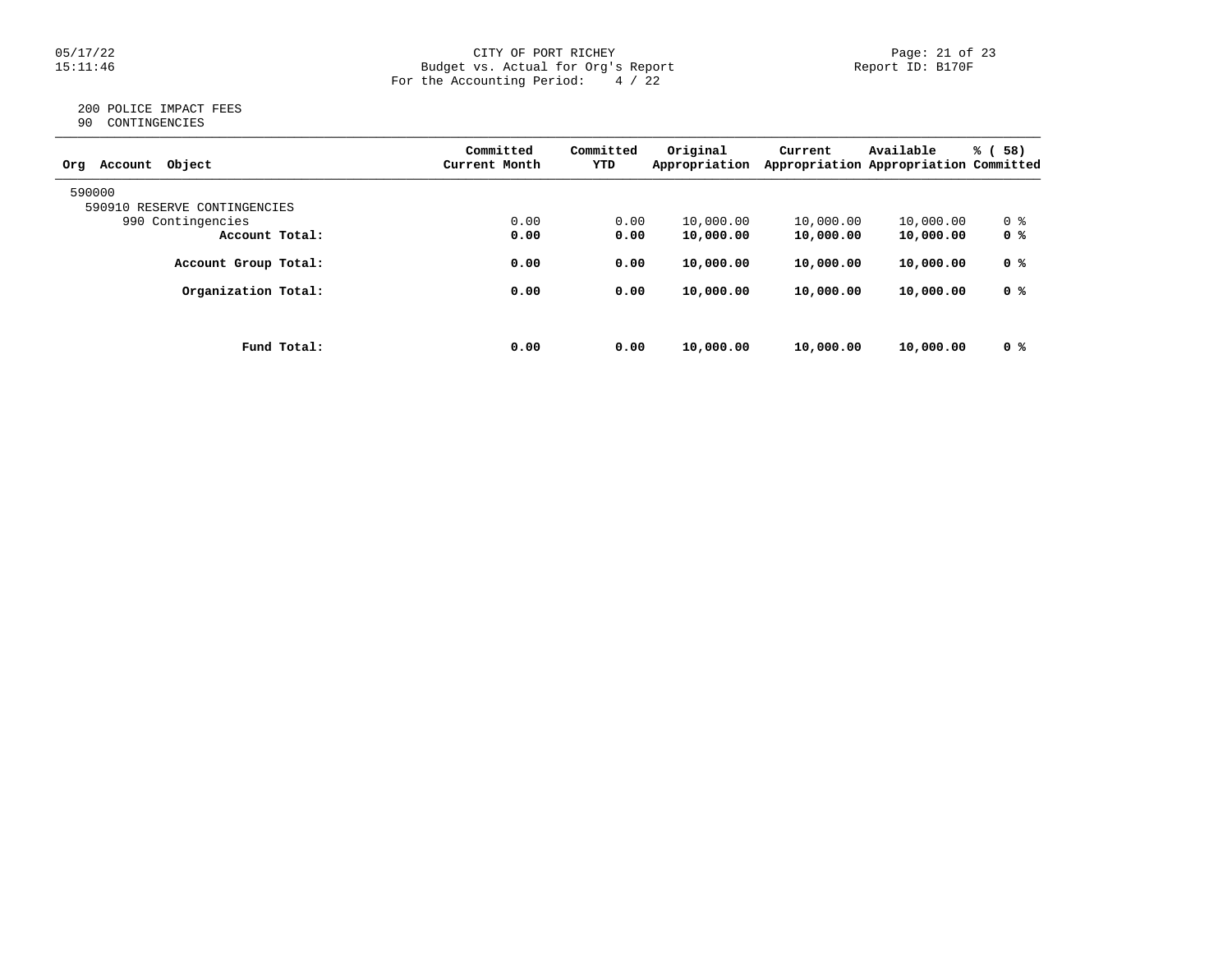### 05/17/22 Page: 22 of 23 15:11:46 Budget vs. Actual for Org's Report Report ID: B170F For the Accounting Period: 4 / 22

### 210 FIRE IMPACT FEES 23 FIRE IMPACT FEES

| Object<br>Account<br>Org      |             | Committed<br>Current Month | Committed<br>YTD | Original<br>Appropriation | Current   | Available<br>Appropriation Appropriation Committed | % (<br>58)     |
|-------------------------------|-------------|----------------------------|------------------|---------------------------|-----------|----------------------------------------------------|----------------|
| 523000                        |             |                            |                  |                           |           |                                                    |                |
| 523300 Operating Expenditures |             |                            |                  |                           |           |                                                    |                |
| 512 Small Equipment           |             | 0.00                       | 0.00             | 10,000.00                 | 10,000.00 | 10,000.00                                          | 0 <sub>8</sub> |
| Account Total:                |             | 0.00                       | 0.00             | 10,000.00                 | 10,000.00 | 10,000.00                                          | 0 %            |
| 523600 Capital Outlay         |             |                            |                  |                           |           |                                                    |                |
| 613 Fire Equipment            |             | 0.00                       | 0.00             | 14,000.00                 | 14,000.00 | 14,000.00                                          | 0 <sub>8</sub> |
| Account Total:                |             | 0.00                       | 0.00             | 14,000.00                 | 14,000.00 | 14,000.00                                          | 0 <sup>8</sup> |
| Account Group Total:          |             | 0.00                       | 0.00             | 24,000.00                 | 24,000,00 | 24,000.00                                          | 0 %            |
| Organization Total:           |             | 0.00                       | 0.00             | 24,000.00                 | 24,000.00 | 24,000.00                                          | 0 %            |
|                               |             |                            |                  |                           |           |                                                    |                |
|                               | Fund Total: | 0.00                       | 0.00             | 24,000.00                 | 24,000,00 | 24,000.00                                          | 0 %            |
|                               |             |                            |                  |                           |           |                                                    |                |